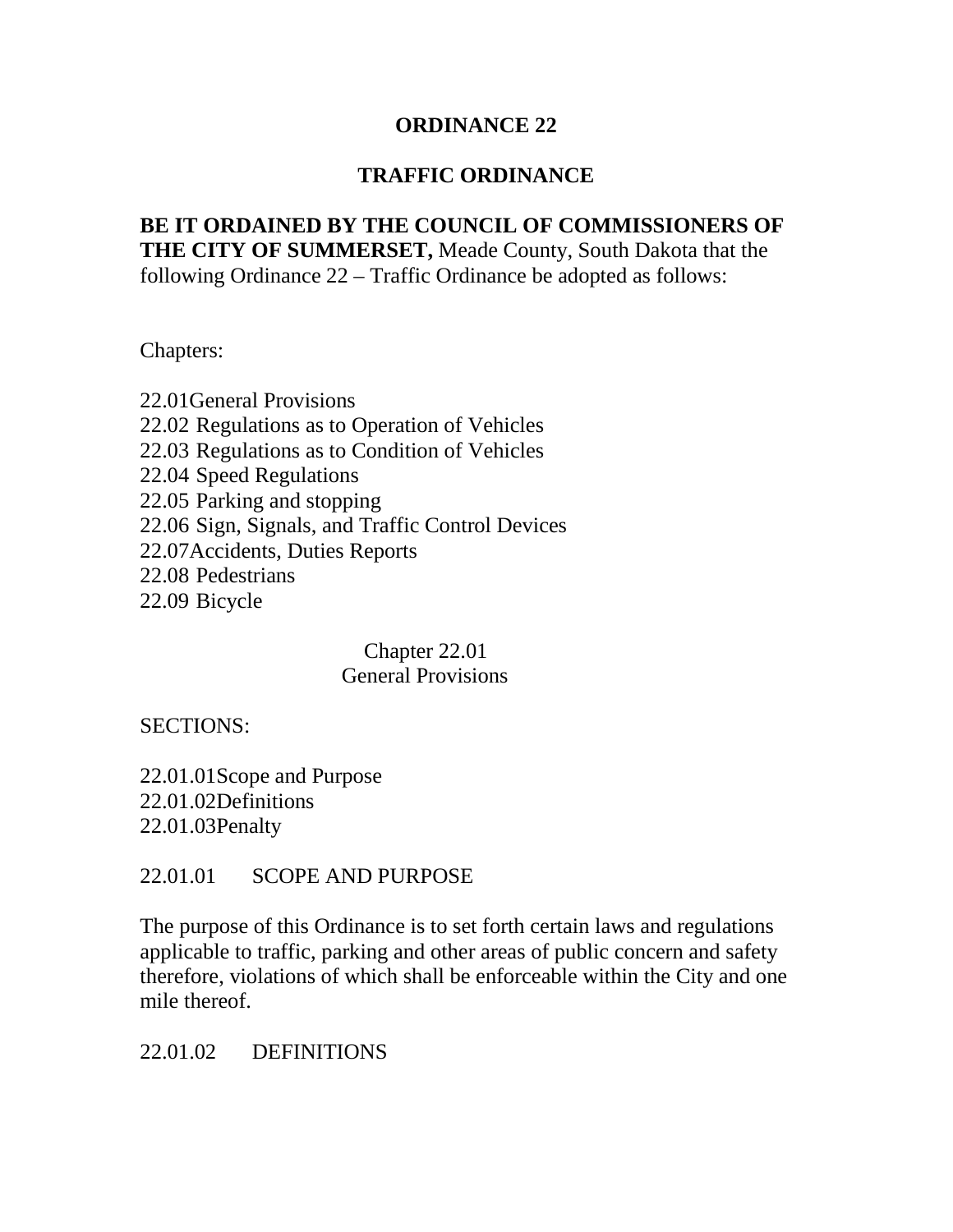AUTHORIZED EMERGENCY VEHICLE: Vehicles of the Fire Department, police vehicles and such ambulances and emergency vehicle of municipal departments or public service corporations as are designated or authorized by the Chief of Police.

BUSINESS DISTRICT: The territory contiguous to a highway when fifty percent (50%) or more of the frontage thereon for a distance of three hundred (300) feet or more is occupied by buildings in use for business.

CROSSWALK: That portion of a roadway ordinarily included within the prolongation of curb and property lines at intersections or any other portion of a roadway clearly indicated for pedestrian crossing by lines or other marking on the surface.

CURB: The extreme edge of a roadway.

FARM TRACTOR: Every motor vehicle designed and used primarily as a farm implement for drawing plows, mowing machines and other implements of husbandry.

HIGHWAY OR STREET: Every way or place of whatever nature opened to use of public, as a matter of right, for purposes of vehicular travel. The term "highway or street" shall not be deemed to include a roadway or driveway upon grounds owned by private persons, colleges, universities or other institutions.

INTERSECTIONS: The area embraced within the prolongation of the lateral curb lines or, if none, then of the lateral boundary lines of two or more streets or highways which join one another at an angle whether or not one such street or highway crosses the other; but such area in the case of the point where an alley and a street meet, shall not be deemed an intersection.

LANED STREET: Any street, the roadway of which is divided into two or more clearly marked lanes for vehicle traffic.

LOADING ZONE: The space adjacent to a curb reserved for the exclusive use of vehicles during the loading or unloading of passengers or materials.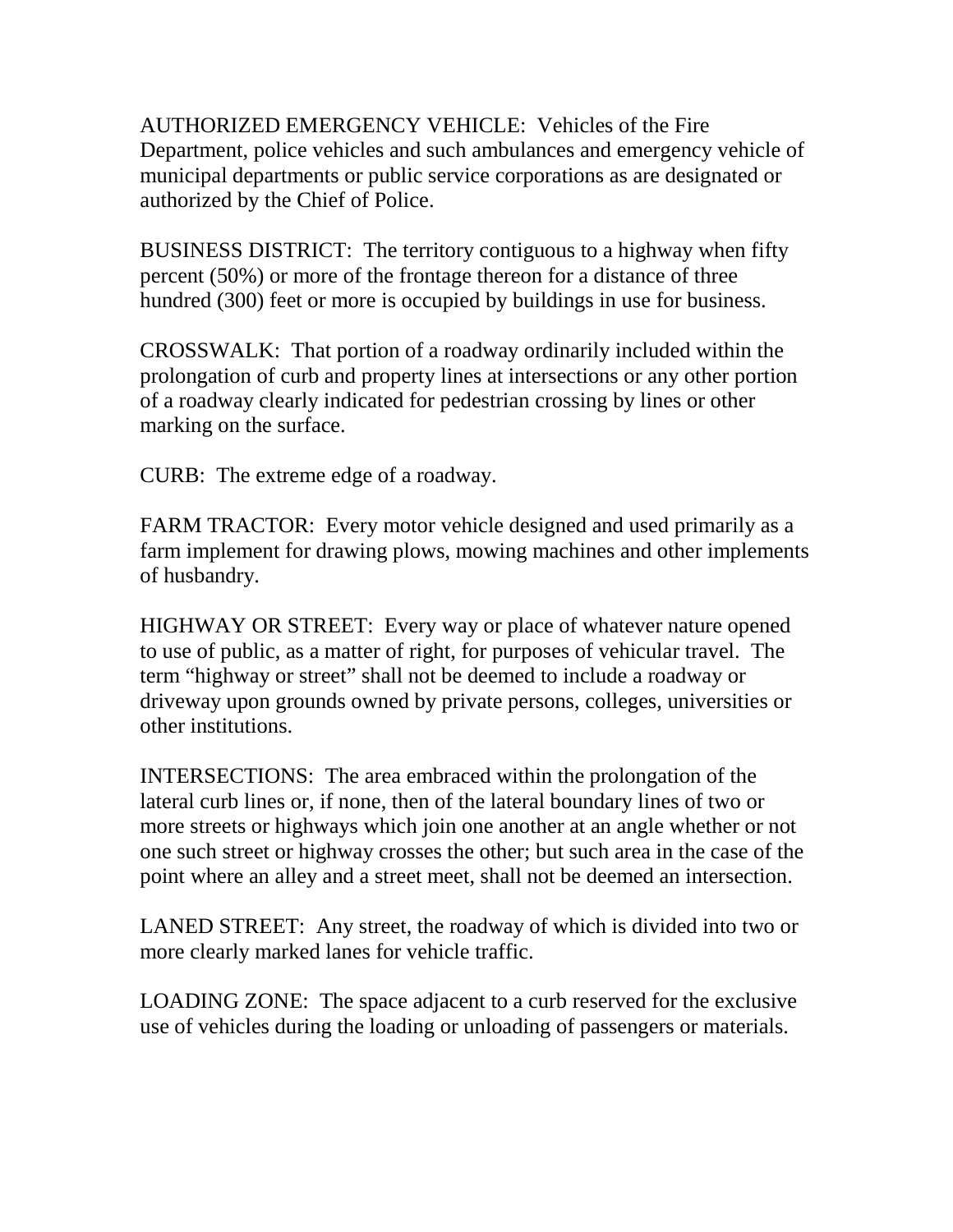MOTORCYCLE: Every motor vehicle-designed to travel on not more than three wheels in contact with the ground, except any such vehicle as may be included with the term "tractor" as herein defined.

OFFICIAL TRAFFIC SIGNALS: All signals, not inconsistent with this Ordinance, placed or erected by authority of a public body or official having jurisdiction, for the purpose of directing, warning or regulating traffic.

OFFICIAL TRAFFIC SIGNS: All signs and markings, other than signals, not inconsistent with this Ordinance, placed or erected by a public body or official having jurisdiction, for the purpose of guiding, directing, warning, or regulating traffic.

OPERATOR OR DRIVER: Any person who is in actual physical control of a vehicle.

OWNER: A person who holds the legal title of a vehicle or in the event a vehicle is the subject of an agreement for conditional sale or lease thereof with the right of purchase upon performance of the conditions stated in the agreement and with an immediate right of possession vested in the conditional vendee or lessee, or in the event a mortgagor of vehicle is entitled to possession, then such conditional vendee or lessee or mortgager shall be deemed the owner for the purpose of this Ordinance.

PARKING: The standing of a vehicle whether attended or unattended, upon a roadway or street otherwise than temporarily for the purpose of and while actually engaged in loading or unloading, or in obedience to traffic regulations or traffic signs or signals.

PEDESTRIAN: Any person who goes or travels on foot or who travels with the assistance of a wheelchair.

PRIVATE ROAD OR DRIVEWAY: Every road or driveway not opens to the use of the public for purposes of vehicular travel.

RIGHT OF WAY: The privilege of this immediate use of the street or highway.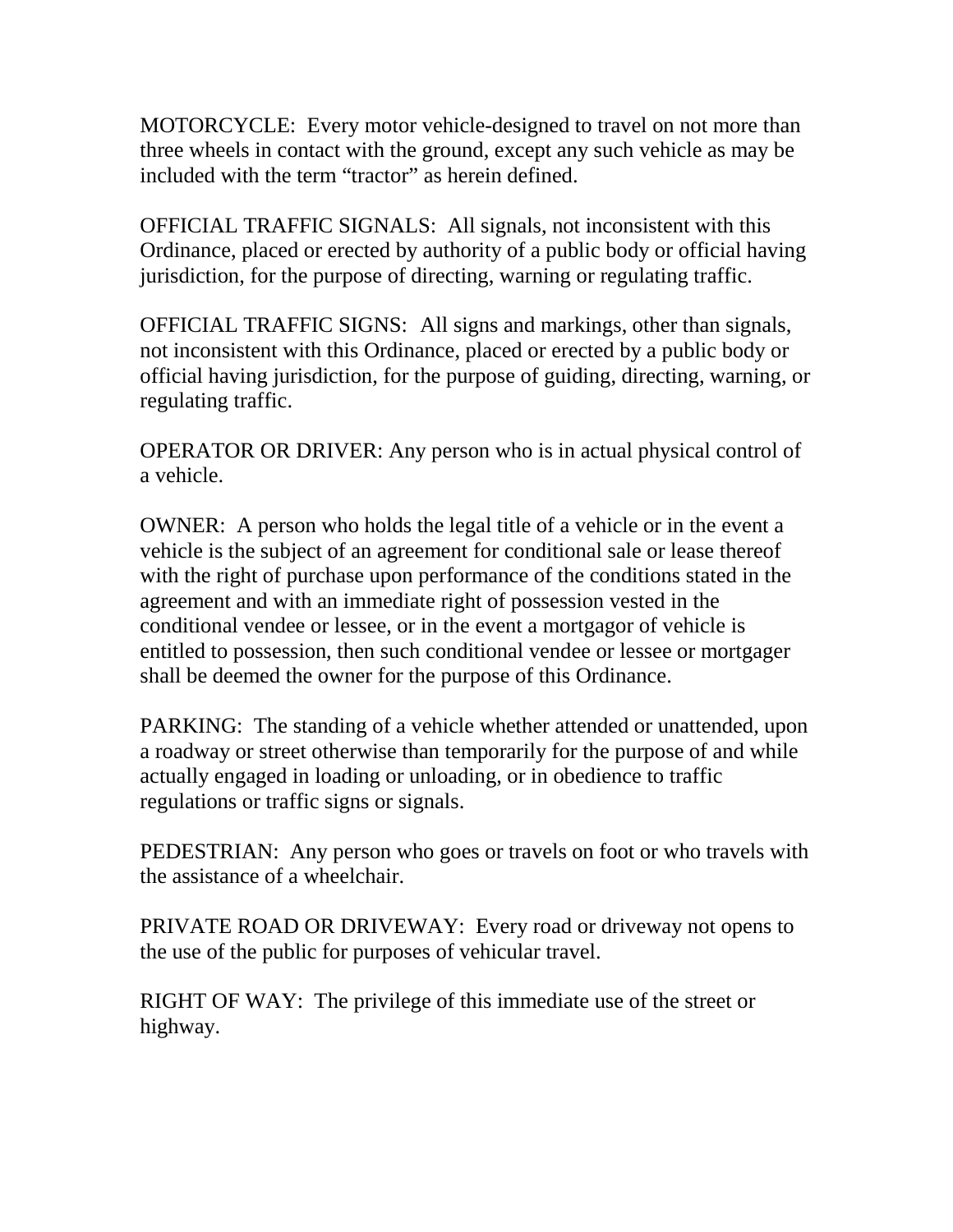ROAD TRACTOR: Every motor vehicle designed and used for drawing other vehicles and not so constructed as to carry any load thereon either independently or any part of the weight of a vehicle or load so drawn.

ROADWAY: That portion of a street or highway between the regularly established curb lines or that part devoted to vehicular traffic.

SAFETY ZONE: The area or space officially set aside within a street or highway for the exclusive use of pedestrian and which is so plainly marked or indicated by proper signs as to be plainly visible at all times while set apart as a safety zone.

SEMITRAILER: Every vehicle of the trailer type so designed and used in conjunction with a motor vehicle that some part of its own weight and that of its own load rests upon or is carried by another vehicle.

SIDEWALK: That portion of a highway or street between the curb lines and adjacent property lines.

TRAFFIC CONTROL SIGNAL: Any device using colored lights, or words, or any combination thereof whether manually, electrically, or mechanically operated, by which traffic is alternately directed to stop and to protect.

TRAILER: Every vehicle without motor power designed for carrying property or passenger wholly on its own structure and for being drawn by a motor vehicle.

TRUCK: Any motor vehicle used for carrying goods, and/or materials which has a box or cargo box exceeding six feet in width and/or has a total length of over twenty-six feet including any permanently attached or removable trailers or cargo boxes.

TRUCK TRACTOR: Every motor vehicle designed and used primarily for drawing other vehicles and not so constructed as to carry a load other than a part of the weight of the vehicle and load so drawn.

VEHICLE or MOTOR VEHICLE: Every device in, upon, or by which any person or property is or may be transported or drawn upon a public highway, excepting devices moved by human power or used exclusively upon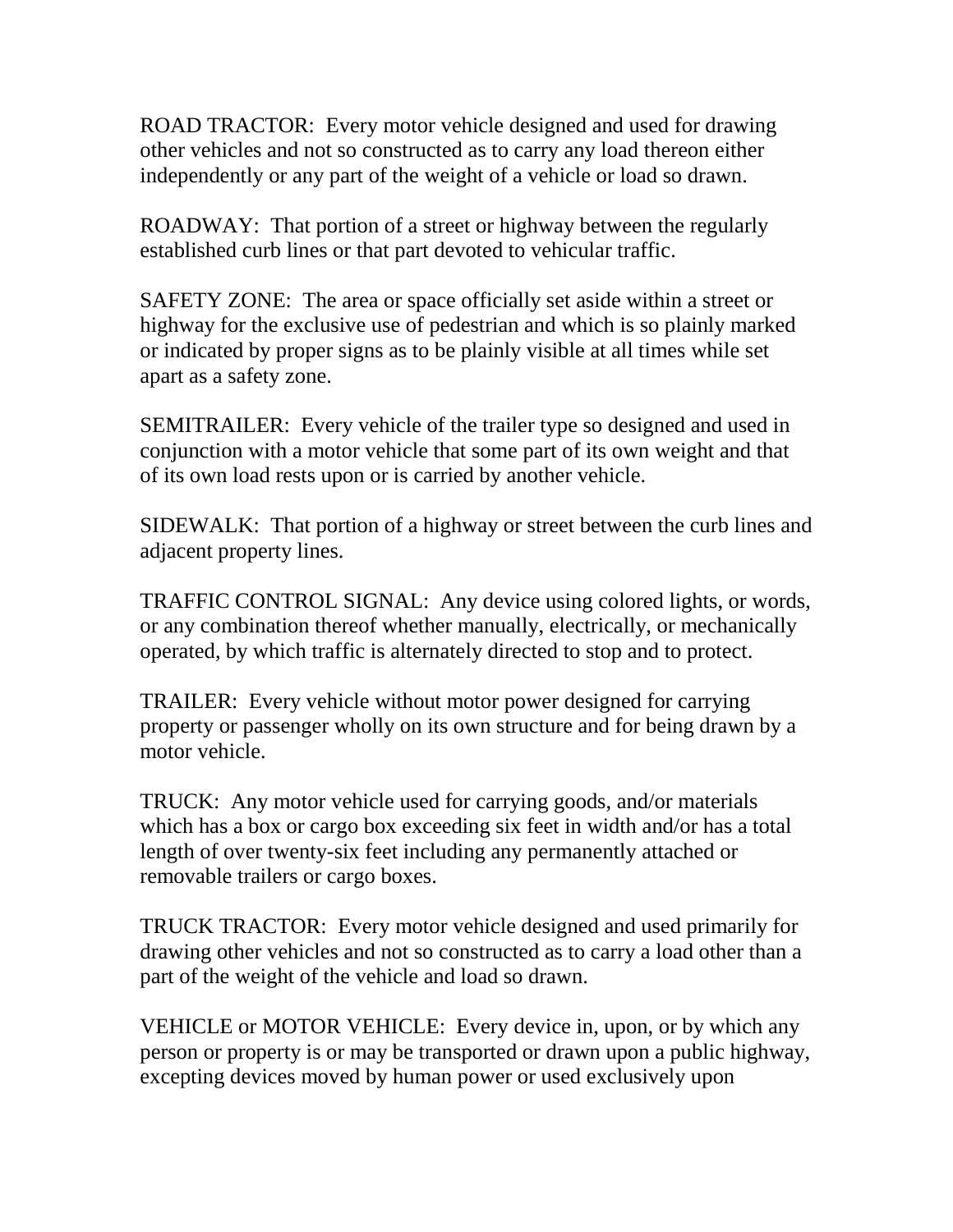stationary rails or tracks; provided that for the purposes of this Ordinance, a bicycle or a ridden animal shall be deemed a vehicle.

### 22-01.03: PENALTY

Any violation of the provisions of this Ordinance is a Class 2 misdemeanor punishable by the maximum punishment set forth by the laws of the state of South Dakota pursuant of SDCL 22-6-2. Said punishment may also include payment of any costs and/or restitution authorized by this Ordinance and/or state law.

#### CHAPTER 22.02

#### Regulations as to the Operation of Vehicles

#### SECTIONS:

- 22.02.01: Operator must be licensed
- 22.02.02: Persons under the Influence of Intoxication Liquor or Narcotic Drugs
- 22.02.03: Stop Requirements for Railroad Grade Crossing
- 22.02.04: Drive on right side of highway
- 22.02.05: Meeting of vehicles
- 22.02.06: Overtaking a vehicle
- 22.02.07: Limitation of privilege overtaking and passing
- 22.02.08: Driver to give way to overtaking vehicles
- 22.02.09: Following too closely
- 22.02.10: Turning at intersection
- 22.02.11: Right of way
- 22.02.12: Exceptions
- 22.02.13: Requirements on approach of police or fire department vehicles
- 22.02.14: Driving through safety zone prohibited
- 22.02.16: Driving on sidewalk and bike path prohibited
- 22.02.17: Backing around corners or into intersections prohibited
- 22.02.18: Reckless driving
- 22.02.19: Careless driving
- 22.02.20: U-turns at intersections
- 22.02.21: U-turns prohibited
- 22.02.22: Trucks routes and use of streets or highways by trucks
- 22.02.23: Slow driving
- 22.02.24: Stealing rides and trailing sleds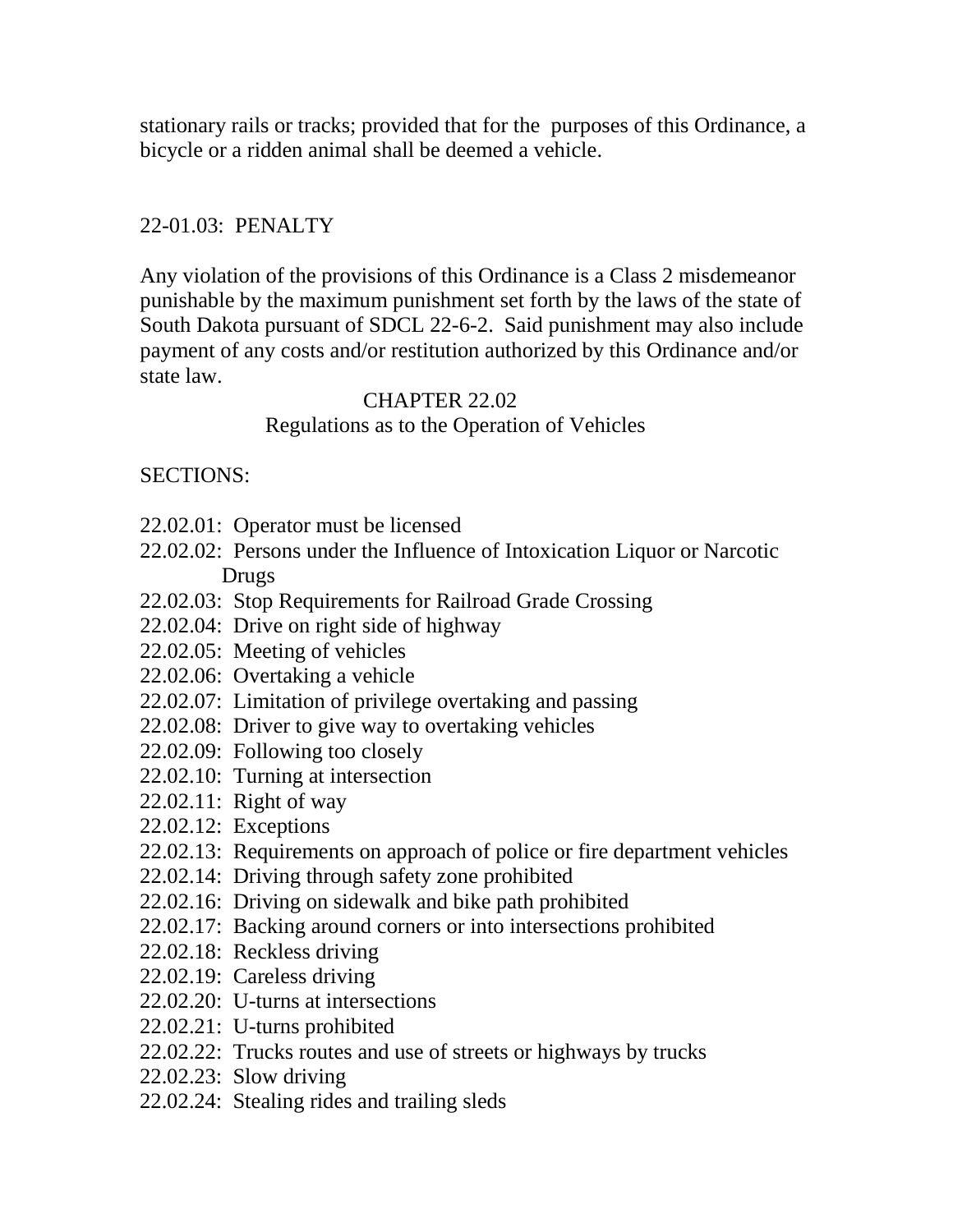22.02.25: Exhibition driving

22.02.26: Commercial advertising vehicles

#### 22.02.01: OPERATOR MUST BE LICENSED

No person shall drive any motor vehicle upon a highway or street in this City unless such person holds a license which legally entitles said person to use the highways of the State of South Dakota.

# 22.02.02: PERSONS UNDER THE INFLUENCE OF INTOXICATING LIQUOR OR NARCOTIC DRUGS

No person who is in an intoxicated condition, or under the influence of intoxicating, liquor or narcotic drugs, shall drive or operate or attempt to drive or operate any motor vehicle or other vehicle upon any of the public highways, streets, alleys, or public grounds of the City.

## 22.02.03: STOP REQUIREMENTS FOR RAILROAD GRADE CROSSING

If any person driving a vehicle approaches a railroad grade crossing and a clearly visible or audible signal gives warning of the immediate approach of a railway train or car, he or she shall bring such vehicle to a complete stop within fifty feet but not less than fifteen feet from the nearest rail of such railroad and may not proceed until he or she can do so safely.

If any person driving a vehicle of any kind carrying school children, passengers for hire, explosives, or inflammable liquids approaches a railroad grade crossing, he or she shall bring such vehicle to a complete stop within fifty feet but not less than fifteen feet from the nearest rail of such railroad and may not proceed until her or she can do so safely. Said requirement to stop shall apply with or without the presence of a signal giving warning.

If any person driving a vehicle approaches a railroad grade crossing designated by stop signs, he or she shall bring such vehicle to a complete stop within fifty feet but not less than fifteen feet from the nearest rail of such railroad and may not proceed until he or she can do so safely. Said requirement to stop shall apply with or without the presence of a signal giving warning.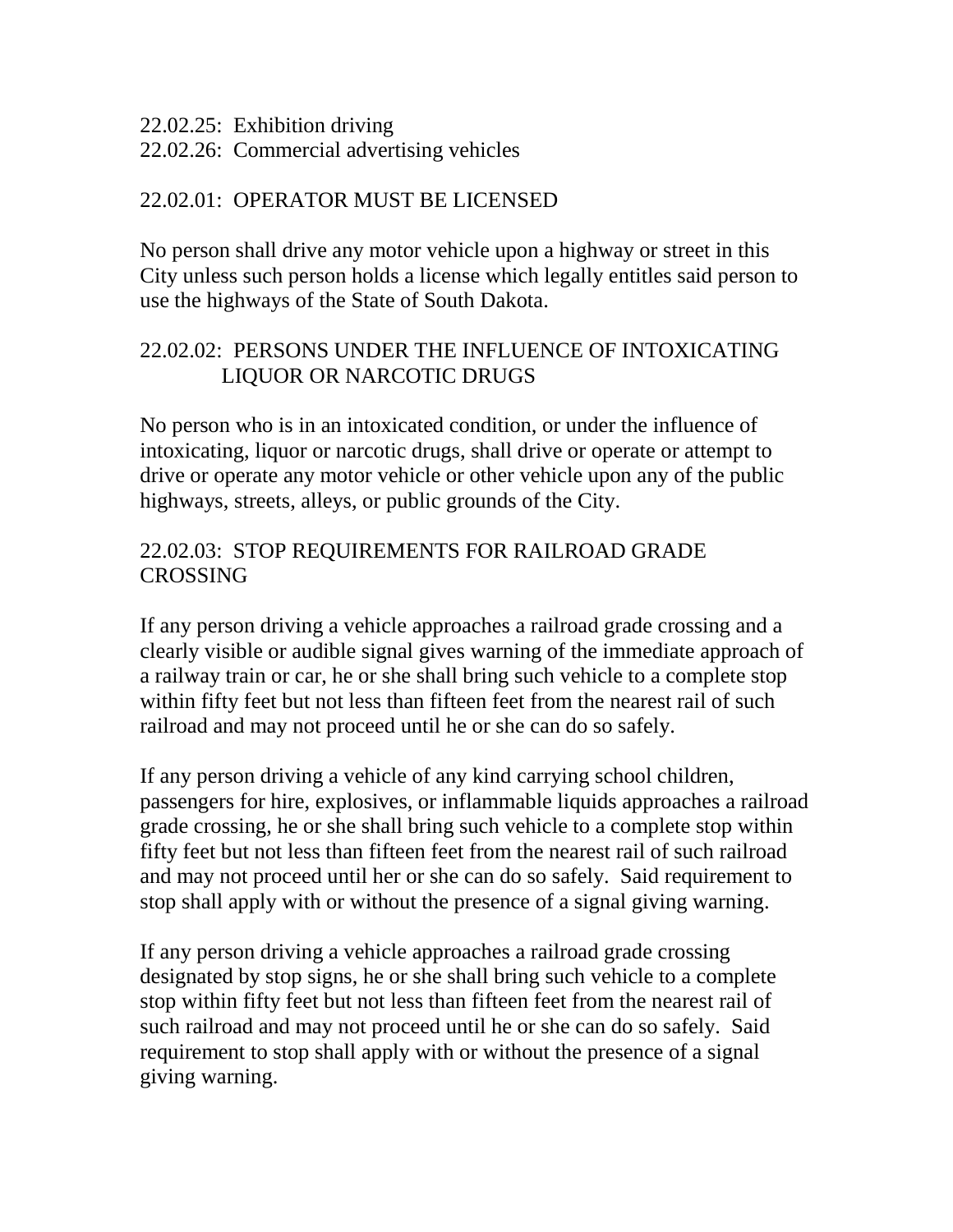# 22.02.04: DRIVE ON RIGHT SIDE OF HIGHWAY

Upon all highways of sufficient width, except upon one way streets, the driver of a vehicle shall drive the same upon the right half of the highway and shall drive a slow moving vehicle as closely as possible to the right-hand edge or curb of such highway, unless it is impracticable to travel on such side of the highway and except when overtaking and passing another vehicle subject to the limitations applicable in overtaking and passing set forth in this Chapter.

#### 22.02.05: MEETING OF VEHICLES

Drivers of vehicles proceeding in opposite directions shall pass each other to the right, each giving the other at least one-half of the main traveling portion of the roadway as nearly as possible.

#### 22.02.06: OVERTAKING A VEHICLE

The driver of any vehicle overtaking another vehicle proceeding in the same direction on a two-lane street shall pass at a safe distance to the left thereof or on a four lane street shall pass at a safe distance in the lane for traffic going the same direction as the overtaken vehicle but not being used by the overtaken vehicle.

The driver of a vehicle shall not deviate from his direct line of travel without ascertaining that such movement can be made with safely to other vehicles approaching from the rear and about to overtake and pass such first mentioned vehicle.

#### 22.02.07: LIMITATIONS OF PRIVILEGE OF OVERTAKING AND PASSING

The driver of any vehicle shall not drive to the left side of the center line of a highway in overtaking and passing another vehicle proceeding in the same direction, unless such left side is clearly visible and is free of oncoming traffic for sufficient distance ahead to permit such over-taking and passing to be made safely.

The driver of any vehicle shall not overtake and pass any other vehicle proceeding in the same direction at any railroad grade crossing not at any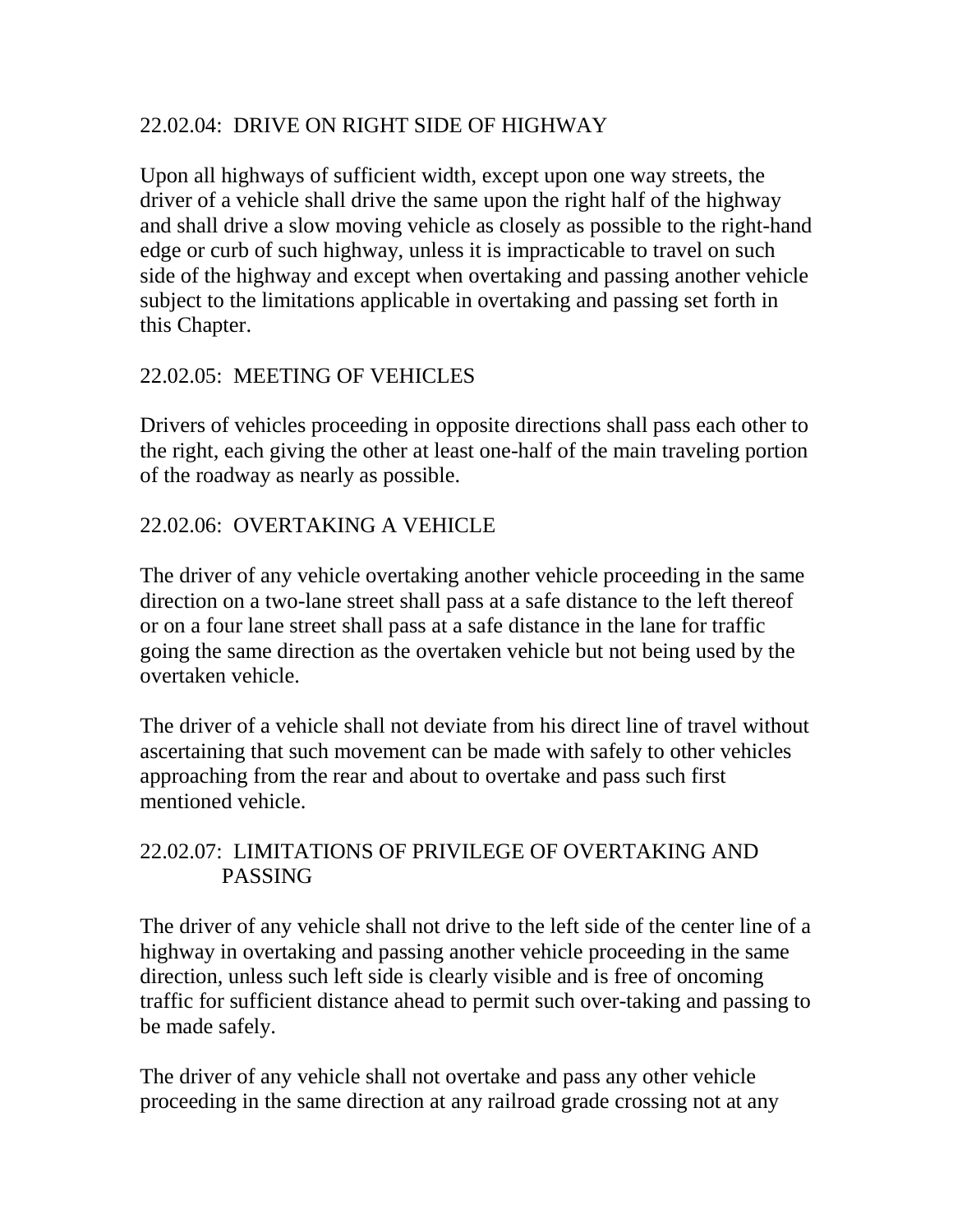intersection of highways or streets unless permitted to do so by a law enforcement officer provided, however, a driver of a vehicle may overtake and pass on the right of another vehicle proceeding in the same direction at an intersection where a traffic holding lane is clearly marked eighter by signs or lines on the roadway.

The driver of any vehicle shall not overtake and pass any other vehicle proceeding in the same direction when traveling in a no passing zone on any highway, street, or bridge when either marked by signs or lines on any highway, street or bridge.

# 22.02.08: DRIVER TO GIVE WAY TO OVERTAKING VEHICLE

The driver of any vehicle upon a highway or street, about to be overtaken and passed by another vehicle approaching from the rear shall give way to the right in favor of the overtaking vehicle on suitable and audible signal being given the driver of the overtaking vehicle, and shall not increase the speed of his or her vehicle until completely passed by the overtaking vehicle.

# 22.02.09: FOLLOWING TOO CLOSELY

The driver of a motor vehicle shall not follow another vehicle more closely than is reasonable and prudent, having due regard to the speed of such vehicles and the traffic upon and condition of the highway or street.

### 22.02.10: TURNING AT INTERSECTIONS

The driver of a vehicle intending to turn to the right at an intersection shall approach such intersection in the lane of traffic nearest to the right hand side of the highway, and in turning shall keep as close as practicable to the righthand curb or edge of the highway or street, and when intending to turn to the left shall approach such intersection in the lane for traffic to the right of and nearest to the center line of the highway or street and in turning shall pass beyond the center of the intersection, passing as closely as practicable to the right thereof before turning such vehicle to the left.

For the purpose of this Section, the center of the intersection shall mean the meeting point of the medial lines of the highway or streets intersecting one another.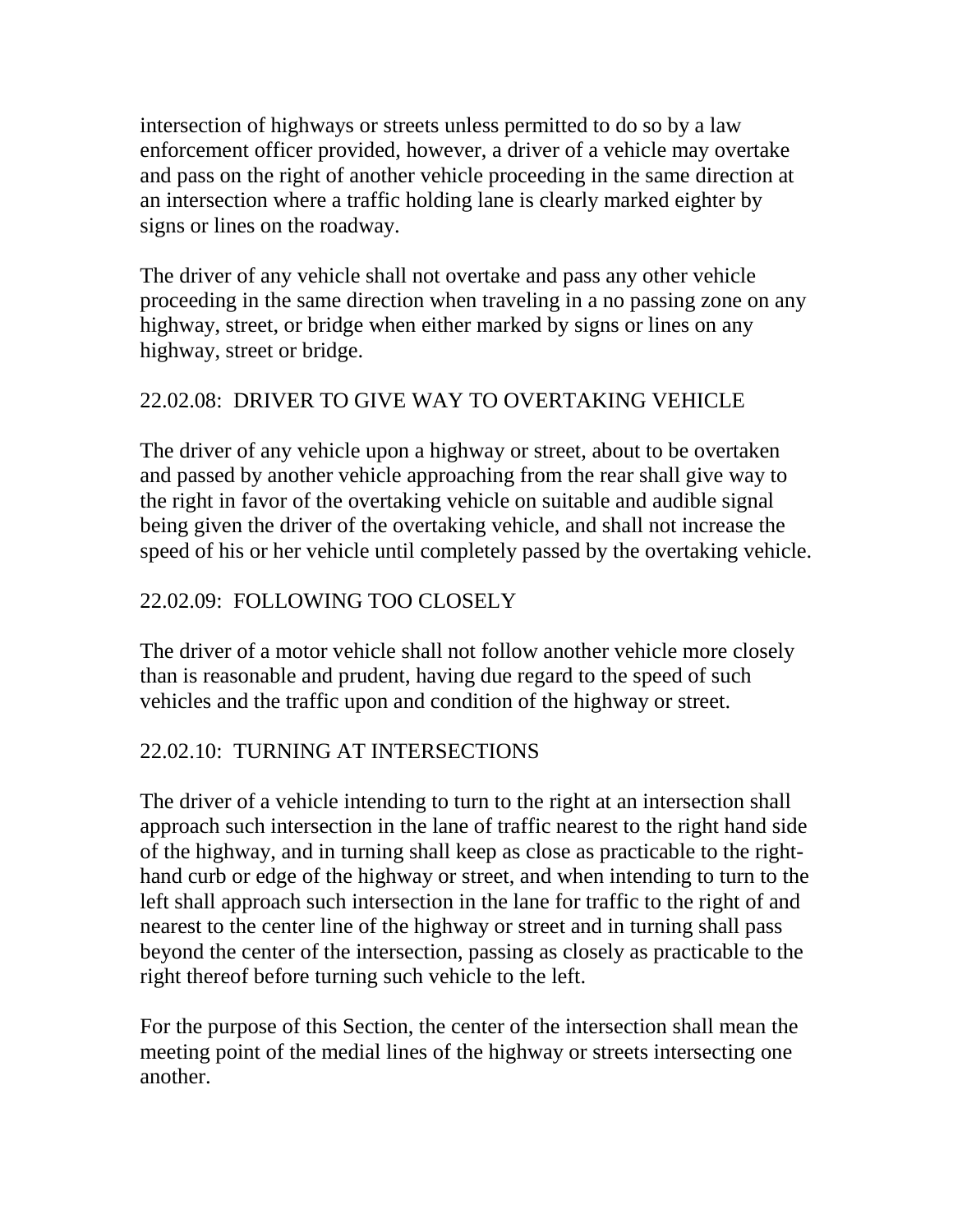The City Commission may authorize the Police Chief to modify the foregoing methods of turning at intersections by clearing indicating by buttons, markers, or other directions signs installed within an intersection the course

to be followed by vehicles turning thereat, and it shall be unlawful for any driver to fail to turn in a manner as so directed.

# 22.02.11 RIGHT OF WAY

When to vehicles approach or enter an intersection at approximately the same time, the driver of the vehicle on the left shall yield the right of way to the vehicle on the right except as otherwise specifically provided by this Chapter. The driver of any vehicle traveling at an unlawful speed shall forfeit any right of way which he or she might otherwise have hereunder.

The driver of any vehicle within an intersection intending to turn to the left shall yield the right of way to any vehicle approaching from the opposite direction which is within the intersection or so close thereto as to constitute an immediate hazard, but said driver having so yielded and having given a signal when and as required by this Ordinance, may make such left turn and the drivers of all other vehicles approaching the intersection from said opposite direction shall yield the right of way to the vehicle making the left turn.

The driver of any vehicle upon a street or highway shall yield the right of way to a pedestrian crossing such highway or street within any clearly marked crosswalk or any regular pedestrian crossing included in the prolongation of the lateral boundary lines of the adjacent sidewalk at the end of a block, except at intersections where the movement of traffic is being regulated by traffic officers or traffic directions devices.

At intersections where traffic is controlled by traffic control signals or law enforcement, drivers of vehicles, including those marking turns, shall yield the right of way to pedestrians crossing or those who have started to cross the roadway on a "Green" or "Go" signal, and in all other cases, pedestrian shall yield the right of way to vehicles lawfully proceeding directly ahead on a "Green" or "Go" signal. Every pedestrian crossing a highway or street at any point other than a pedestrian crossing, crosswalk or intersection shall yield the right of way to vehicles upon the highway or street.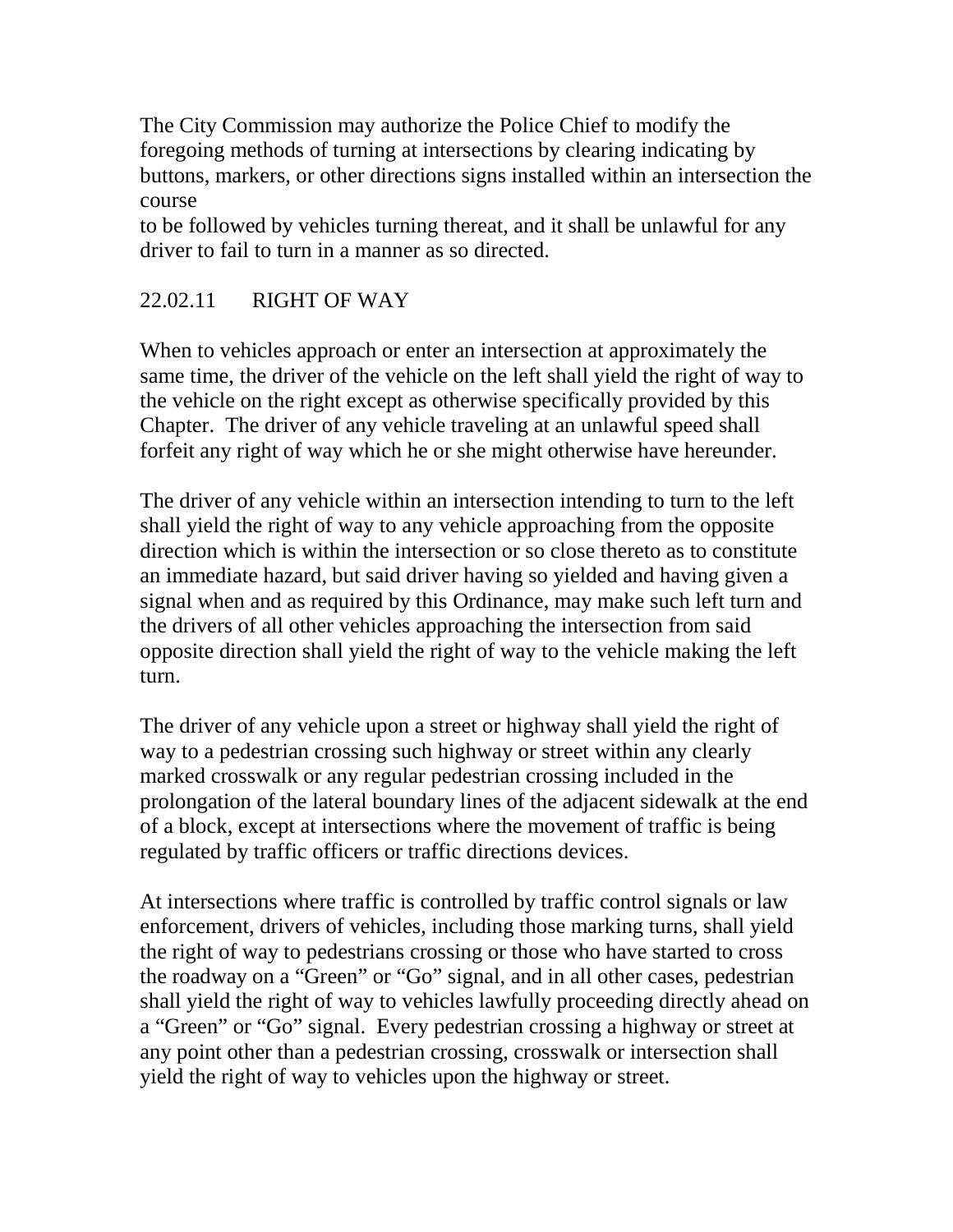## 22.02.12: EXCEPTIONS TO RIGHT OF WAY RULE

The driver of any vehicle about to enter or cross a public highway or street from a private road of driveway or ally shall yield the right of way to all vehicles approaching on such public highway or street.

The driver of a vehicle upon a highway or street shall yield the right of way to police and fire department vehicles, when the latter are operated upon official business and ambulances and the drivers thereof sound audible signal by bell, siren or exhaust whistle. The provisions above shall not operate to relieve the driver of a police, fire department vehicle or ambulance from the duty to drive with due regard fro the safety of all persons using the highway nor shall it protect the driver of any such vehicle from the consequence of an arbitrary exercise of such right of way.

Highway or street maintainers in the performance of their duties of maintaining the highway shall have the preference of right of way, and shall be permitted to drive upon the left-hand side of the traveled portion of the highway or street for the purpose of dumping materials, for repairing said highway or street and also for smoothing the road surface; such highway or street maintainer shall not indiscriminately block traffic, but shall allow reasonable room on the traveled portion of the highway for other vehicles to pass; such highway or street maintainer shall not however, be bound by the rules herein provided to turn to the right when meeting other vehicles or allowing them to pass when his work requires him to remain on the other side of the traveled portion of the highway; such maintainers shall not in any way interfere with the traffic on said highway unless absolutely necessary, and shall take all proper precautions to provide for the safety and protection of the users of such a highway, including proper warning of such repair or maintenance work; such maintainers, however, shall be subject to the rules of travel as herein provided, except when the performance of their maintenance work requires them to do otherwise.

#### 22.02.13: REQUIREMENTS ON APPROACH OF AUTHORIZED VEHICLE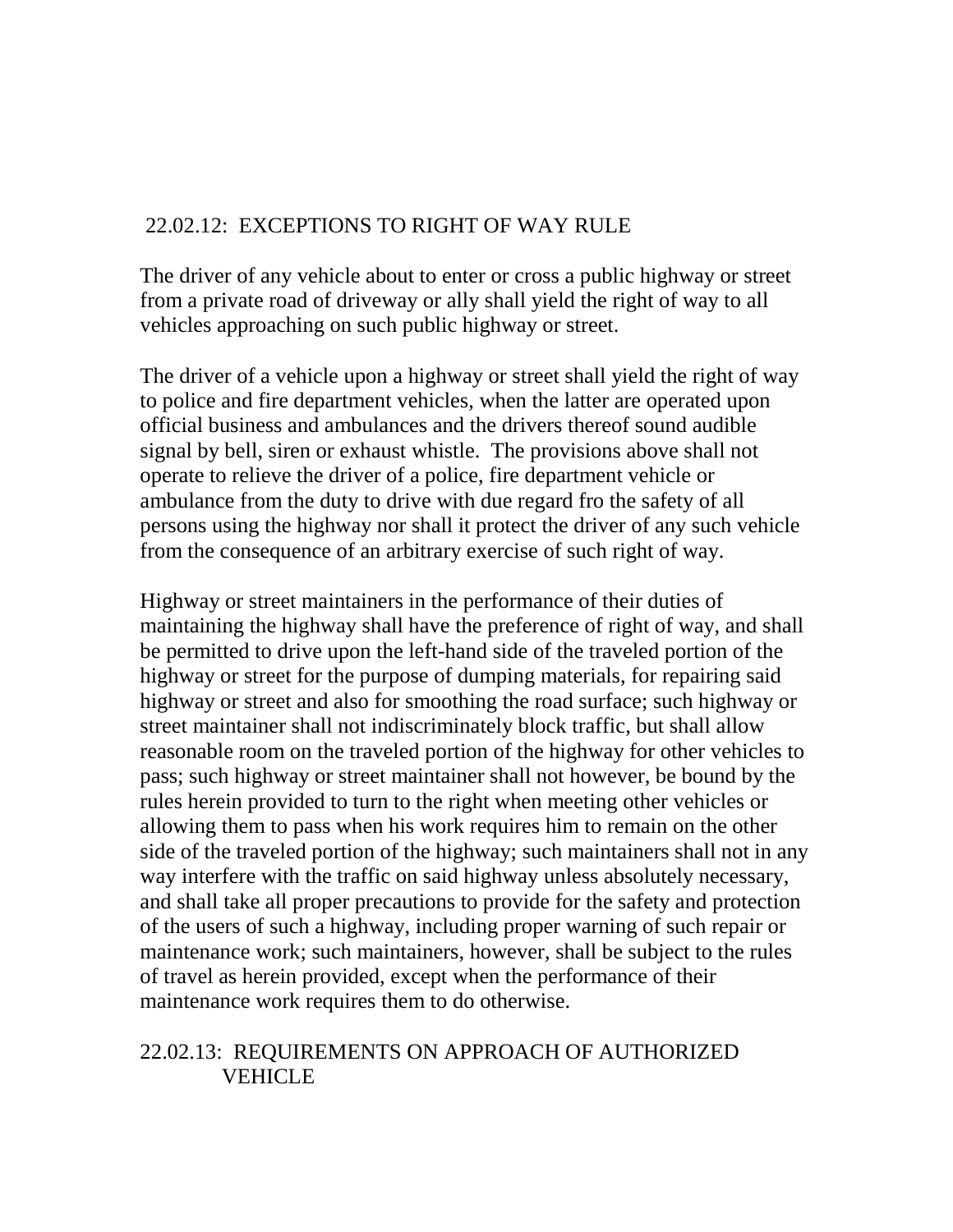Upon the immediate approach of an authorized emergency vehicle making use of audible and visual signals meeting the requirements of this Ordinance and laws of the state of South Dakota, or of a law enforcement vehicle properly and lawfully making use of an audible signal only, the driver of every other vehicle shall immediately drive to a position as near as possible and parallel to the right-hand edge or curb of the highway or street, or in case of a one-way highway the nearest edge or curb, clear of any intersection of highways or streets, and shall stop and remain in such position unless otherwise directed by law enforcement officer or until the authorized emergency vehicle shall have passed. This Section shall not operate to relieve the driver of an authorized emergency vehicle from the duty to drive with due regard for the safety of all persons using the highway.

# 22.02.14: DRIVING THROUGH SAFETY ZONE PROHIBITED

The driver of any vehicle shall not at any time drive through or over a safety zone as defined in this Ordinance.

# 22.02.15: COASTING PROHIBITED

No person shall when driving a vehicle upon a down grade upon any highway coast with the gears of said vehicle in neutral.

### 22.02.16: DRIVING ON SIDEWALK AND BIKE PATH PROHIBITED

No person shall drive any vehicle within any sidewalk or bike path area except at a permanent or temporary driveway or alley, or except as may be specifically allowed in this Ordinance.

### 22.02.17: BACKING AROUND CORNERS OR INTO INTERSECTIONS PROHIBITED

No person shall back any vehicle around a corner at an intersection, or into an intersection of public streets.

### 22.02.18: RECKLESS DRIVING

No person shall drive any vehicle upon any highway, street or alley in a careless and/or heedless manner in disregard of the rights or safety of others,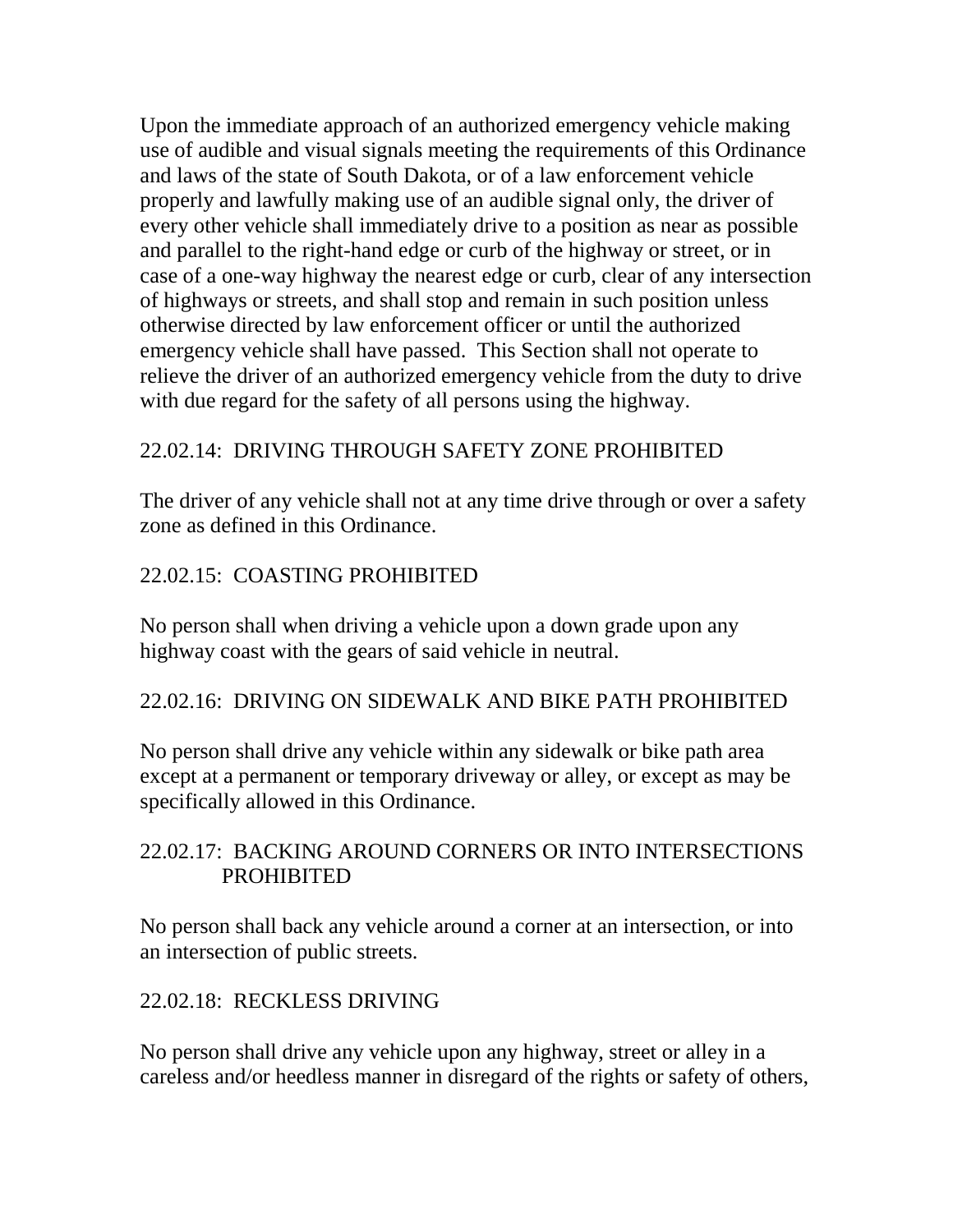or without due caution and circumspection and at a speed or in a manner so as to endanger or likely endanger any person or property.

## 22.02.19: CARELESS DRIVING

No person shall drive any vehicle upon any highway, street or alley of this City carelessly and without due caution, at a speed or in a manner so as to endanger or likely endanger, any person or property, but not amounting to reckless driving in this Chapter.

# 22.02.20: U-TURNS AT INTERSECTIONS

At any intersection where traffic is controlled by traffic control signals or by law enforcement officer, or where warned by an official traffic control sign displaying the words "No" U-Turn" or "No Left Turn", no person shall operate turn any vehicle at the intersection so as to proceed in the opposite direction.

Vehicles making a lawful U-Turn at any intersection shall grant the right of way to all vehicles and motor vehicles approaching and entering such intersection for any purpose other making a U-Turn.

### 22.02.21: U-TURN PROHIBITED

No person shall make a U-Turn by operating a motor vehicle in the middle of a block, to change direction of travel, or to obtain parking on the opposite side of the roadway, or at any other place other than at an intersection where said U-Turn are not prohibited.

### 22.02.22: TRUCK ROUTES AND USE OF STREETS OR HIGHWAY BY **TRUCKS**

It shall be unlawful for any truck, other than pickups pulling tandem or fifth wheel stock trailers, equipped with more than three (3) axles to travel or park upon any street in the City unless such street is a designated truck route, or unless it is necessary to travel or park upon such streets to pick up or make delivery of merchandise or material for a legitimate business purpose. In determining whether a truck is equipped with more than three (3) axles, the number of axles on the truck and the number of axles on any trailer which the truck is pulling shall be added together. If a detour should be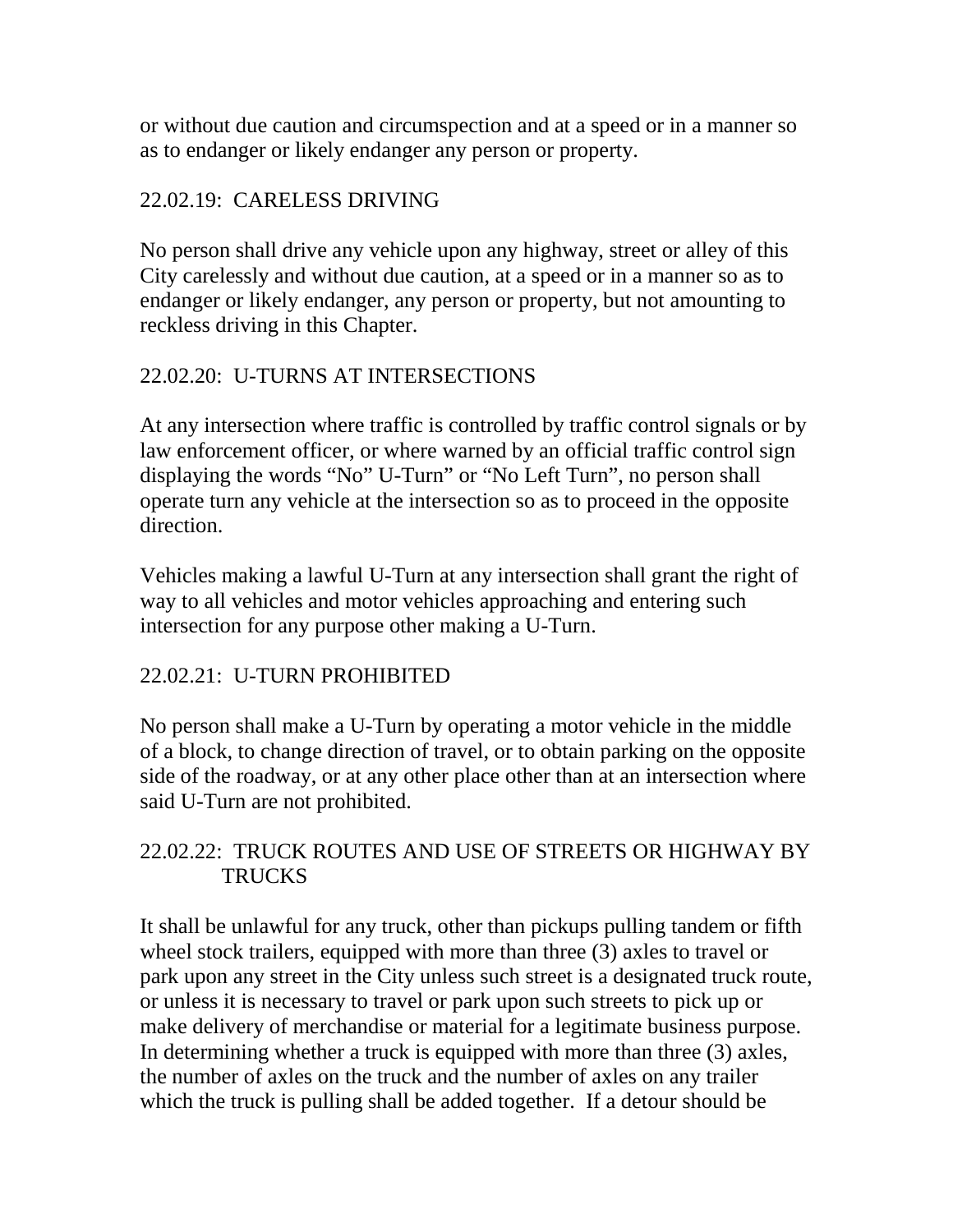posted around the streets included in the truck route, the detour shall constitute a part of the truck route.

#### 22.02.23: SLOW DRIVING

No person shall drive any vehicle at an unnecessarily slow rate of speed as to hinder or retard traffic.

### 22.02.24: STEALING RIDES AND TRAILING SLEDS

No person shall cause to be attached or to permit any sled of any kind occupied by children to be trailed behind any vehicle, and no person shall ride, trespass upon, seize hold of, or drag, slide, or in any manner trail behind any vehicle.

### 22.02.25: EXHIBITION DRIVING

No person shall drive a vehicle within the limits of the City in such a manner that creates or causes unnecessary engine noise, or tire squeal, skid or slide upon acceleration or stopping or that simulates a temporary race; or that causes the vehicle to unnecessarily turn abruptly or sway.

#### 22.02.26: COMMERCIAL ADVERTISING VEHICLES

No person shall operate, stand, or park a vehicle on any street for the purpose of commercial advertising. Advertisements relating to the business for which a vehicle is used may be put upon a motor vehicle when such vehicle is in use for normal delivery or business purpose, and not merely or mainly for the purpose of commercial advertising.

Notwithstanding the forgoing provision of this Section, buses and taxi cabs operated for whether for hire or at no charge and law enforcement and emergency vehicles may display commercial advertisements on the exterior surface area of said vehicles.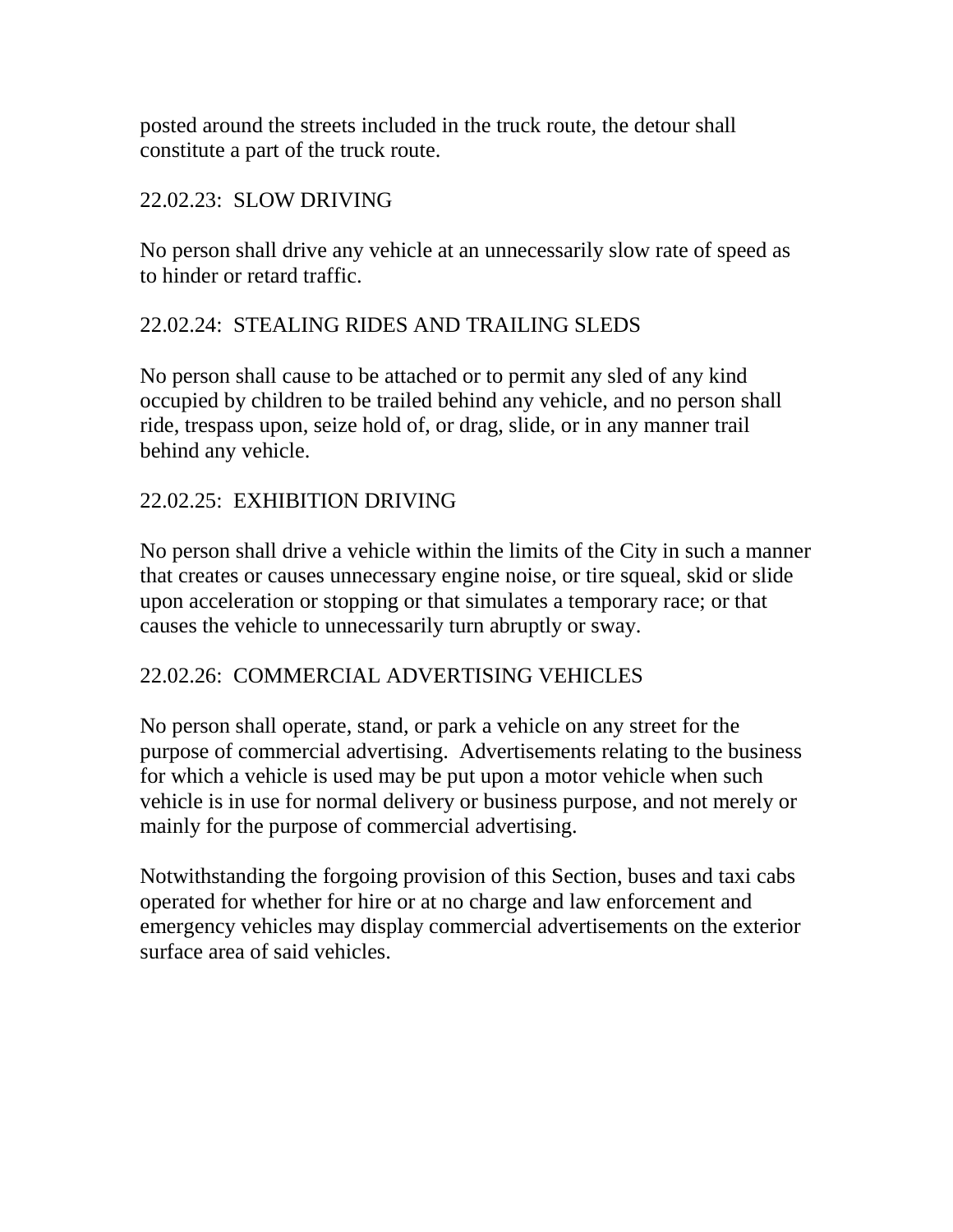#### CHAPTER 22.03 REGULATIONS AS TO CONDITION OF VEHICLES

### SECTIONS:

- 22.03.01: Restrictions on tire equipment
- 22.03.02: Brakes
- 22.03.03: Horns and warning devices
- 22.03.04: Mirrors required
- 22.03.05: Windshields shall be unobstructed
- 22.03.06: Prevention of noise, smoke and regulation of muffler cut-outs
- 22.03.07: Required lighting equipment of vehicles\
- 22.03.08: Obstruction of operator's view of driving mechanism

# 22.03.01 RESTRICTION ON TIRE EQUIPMENT

No tire on a vehicle moved on a highway or street shall have on its periphery any block, stud, flange, clear or spike, or any protuberances of any material other than rubber which projects beyond the tread of the traction surface of the tire except that is shall be permissible to use tire chains of reasonable proportions upon any vehicle when required for safety because of snow, ice, or other conditions tending to cause a vehicle to slide or skid; provided, however, notwithstanding anything therein to the contrary, it shall be lawful to operate upon the highways and streets of this City, motor vehicles equipped with pneumatic tires in which there are embedded metal studs or wires of tungsten steel, or other similar material.

The City Commission may in their discretion issue special permits authorizing the operation upon a highway of traction engines or tractors having movable tracks with transverse corrugations upon the periphery of such movable tacks or farm tractors or other farm machinery.

### 22.03.02 BRAKES

Any motor vehicle, other than a motorcycle, when operated upon a highway or street shall be equipped with brakes adequate to control the movement of and to stop and to hold such vehicle including two separate means of applying the brakes, are connected in any way, they shall be so constructed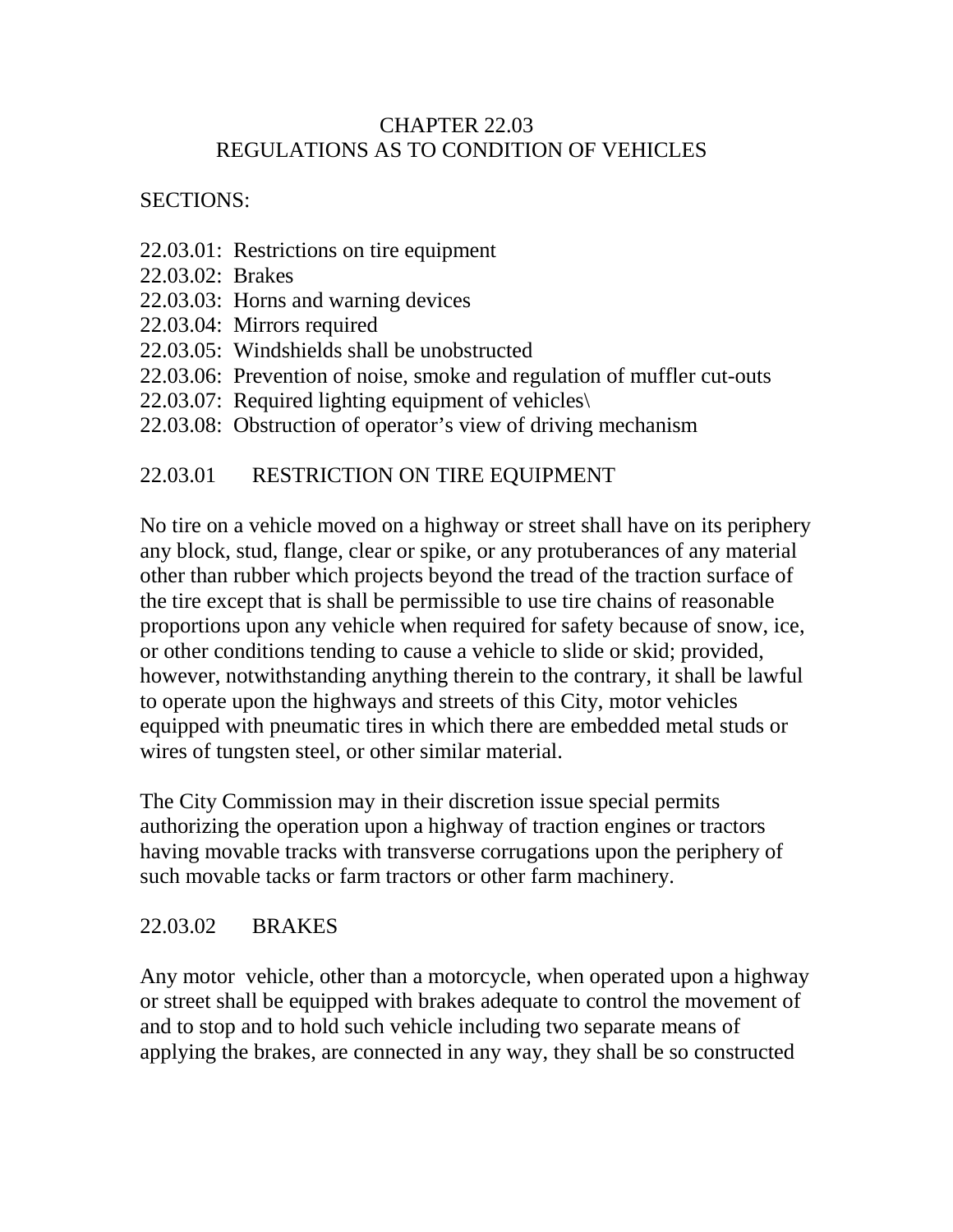that failure of any one part of the operating mechanism shall not leave the motor vehicle without brakes on at least two wheels.

Any combination of motor vehicle trailers, semitrailers, or other vehicle shall be equipped with brakes upon one or more of such vehicles adequate to stop such combinations of vehicles within the distance specified for motor vehicles under regulations set forth in this Chapter.

Any motorcycle and bicycle with motor attached when operated upon a highway or street shall be provided with at least one brake which may be operated by hand or foot.

# 22.03.03: HORNS AND WARNING DEVICES

Any motor vehicle when operated upon a highway shall equipped with a horn in good working order capable of emitting sound audible under normal conditions from a distance of at least two hundred (200) feet, and it shall be unlawful, except as otherwise provided in this Chapter, for any vehicle equipped with or for any person to use upon a vehicle any siren, or any compression or spark plug whistle, or any exhaust horn, or whistle, which does not produce a harmonious sound, or for any person at any time to use otherwise than a reasonable warning or to make any unnecessary or unreasonable loud or harsh sound by means of a horn or other warning device.

Any police and fire department and fire patrol vehicle and any ambulance used for emergency calls shall be equipped with a bell, siren, or exhaust whistle.

### 22.03.04: MIRRORS REQUIRED

No person shall drive a vehicle on a highway which vehicle is so constructed or leaded as to prevent the driver form obtaining a view of the highway to the rear by looking backward from the driver's position, unless such vehicle is equipped with a mirror so located as to reflect to the driver a view of the highway for a distance of at two hundred (200) feet to the rear of such vehicle.

### 22.03.05: WINDSHIELDS MUST BE UNOBSTRUCTED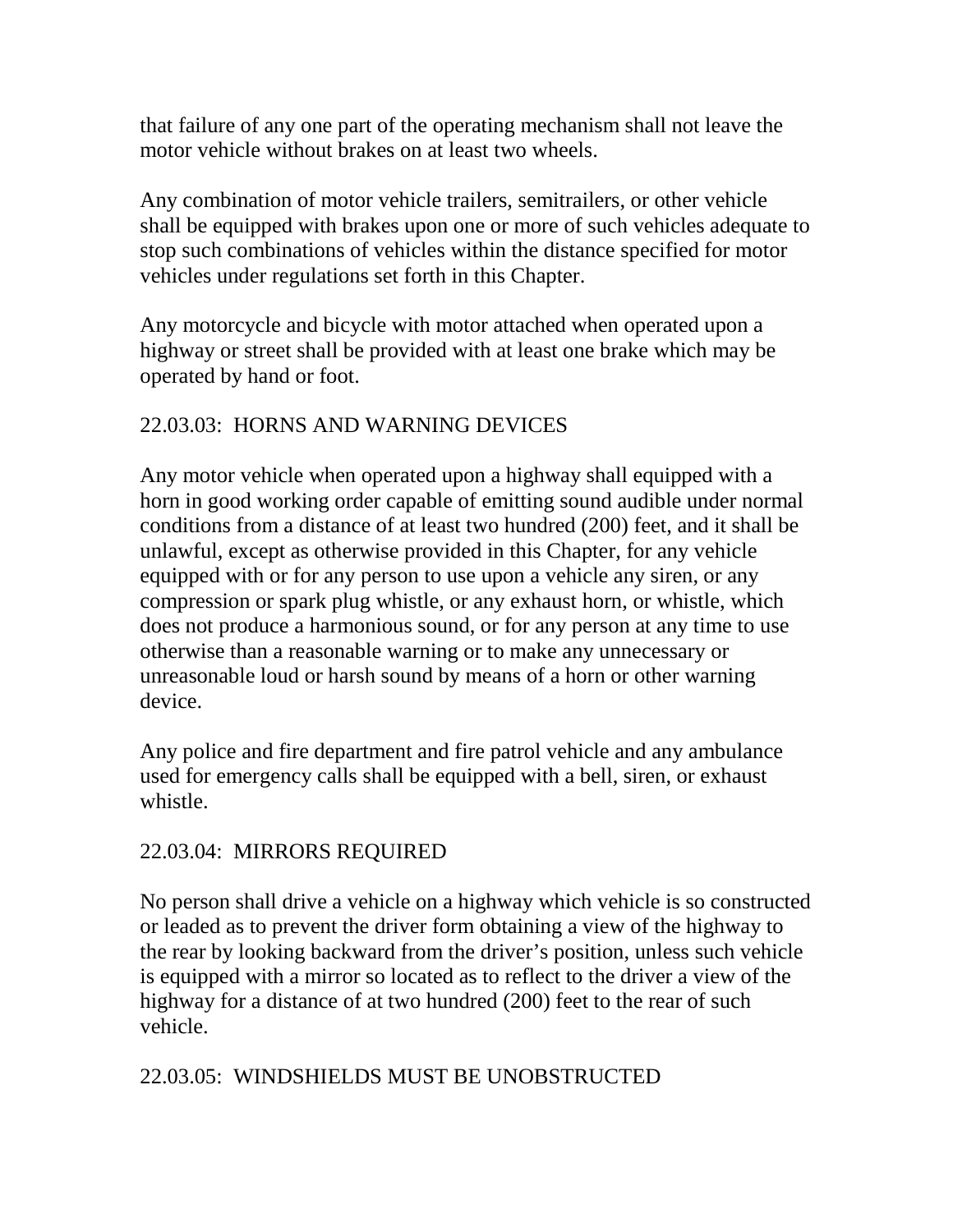No person shall drive any vehicle upon a highway with any sign, poster, or other nontransparent material upon the front windshield, side wings, side, or rear windows of such motor vehicle other than a certificate or other paper required to be so displayed by law or other than temporary driving instruction placed thereon by the manufacturer.

One person shall drive any vehicle upon a highway or street with any object dangling between the view of the driver and the windshield of said vehicle.

### 22.03.06: PREVENTION OF NOISE, SMOKE, AND REGULATION OF MUFFLER CUT-OUTS

No person shall drive any vehicle on a highway or street unless such motor vehicle is equipped with a muffler in good working order and in constant operation to prevent excessive or unusual noise and annoying smoke.

No person shall use a "muffler cut-out" on any vehicle upon a highway or street.

No vehicle shall ne driven or moved on any highway or street unless such vehicle is so constructed or leaded as to prevent its contents from dripping, sifting, leaking, or otherwise escaping there from.

#### 22.03.07: REQUIRED LIGHTING EQUIPMENT OF VEHICLES

Any motor vehicle operated or driven in the City shall during the period of one –half (1/2) hour after sunset and one-half (1/2) hour before sunrise, and at any other time when there is not sufficient light to render clearly discernable any person on the street at a distance of two hundred (200) feet ahead display lighted lamps as required by Section 44.0351 and 44.0355 of South Dakota code, 1939, and all amendments thereto, and Sections 44.0352 of South Dakota code, 1960 Supplement, and all amendments thereto.

#### 22.03.08: OBSTRUCTION OF OPERATEORS VIEW OF DRIVING MECHANISM

No person shall drive any vehicle when there are in front seat of such vehicle more than three (3) adult persons or when in any other manner it is so loaded so as to obstruct the view of the operator to the front or sides or to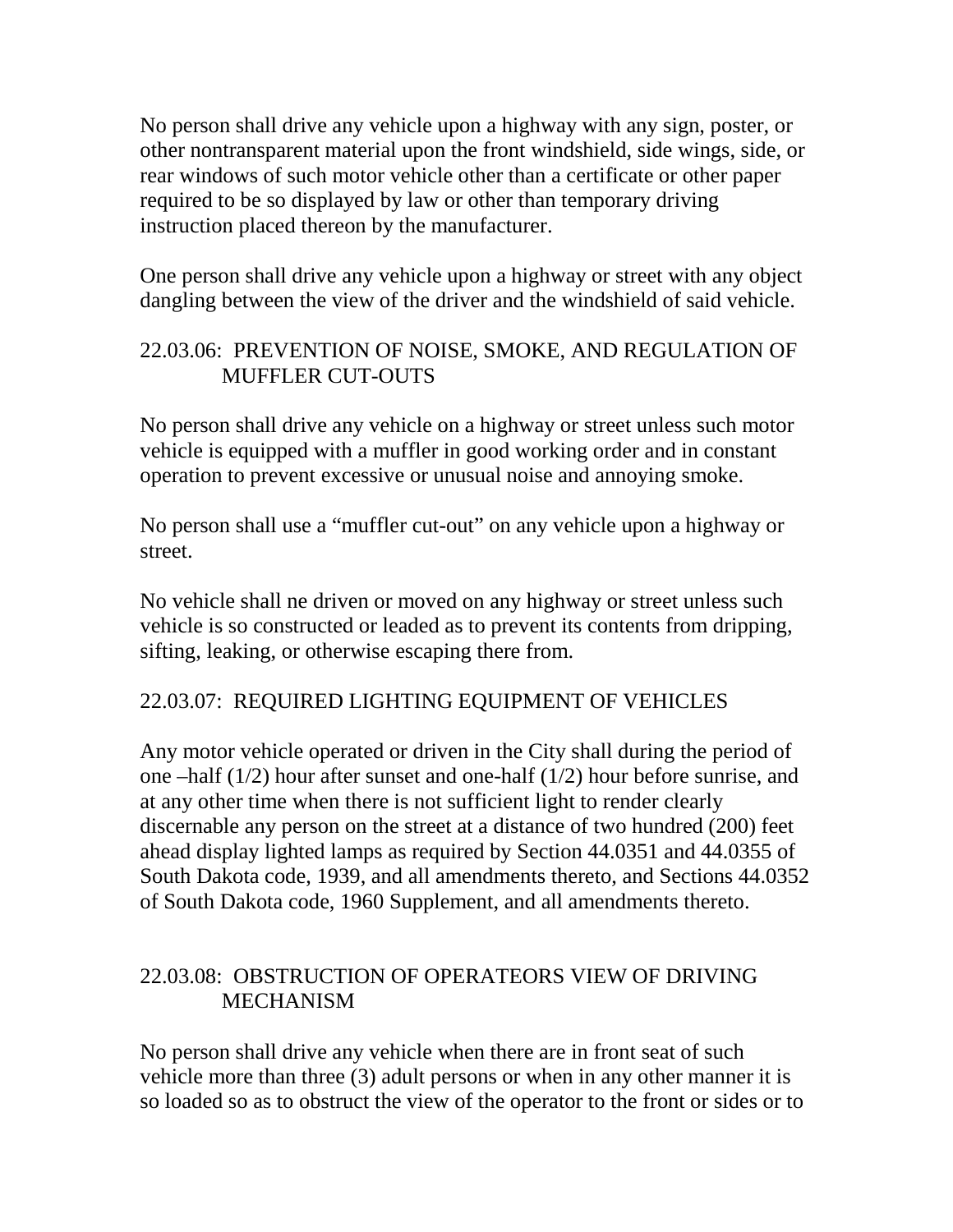interfere with the operator's control over the driving mechanism of the vehicle.

#### CHAPTER 22.04 SPEED REGULATIONS

SECTIONS:

22.04.01: General Provisions 22.04.02: Speed Limits

### 22.04.01: GENERAL PROVISIONS

No person shall drive any vehicle on a highway, street, or alley located in this City at a speed greater than is reasonable and prudent under the conditions then existing or at speeds I excess of those fixed by this Chapter or established by the City Commission as hereinafter set forth.

#### 22.04.02: SPEED LIMITS

Where no special hazard exists on any section of a highway, street, or alley which section is not zoned and posted by action of the City Commission, the following speeds shall be lawful, but any speed in excess of said limits shall be unlawful, and shall be prima facie evidence that the speed is not reasonable or prudent;

- A. 15 miles per hour when passing a school zone when children are present, when at school during school recess or while go to or leaving school during opening or closing hours, or during the hours of an organized event or when children are going to or leaving an organized event.
- B. 20 miles per hour speed limit in Summerset residential streets.

The speed limit set out in this Section shall not apply to authorized emergency vehicles when responding to emergency calls provided that drivers thereof sound audible signals by siren or horn and red lights are displayed. This provision shall not relieve the driver of an authorized emergency vehicle from the duty of drive with due regard for the safety of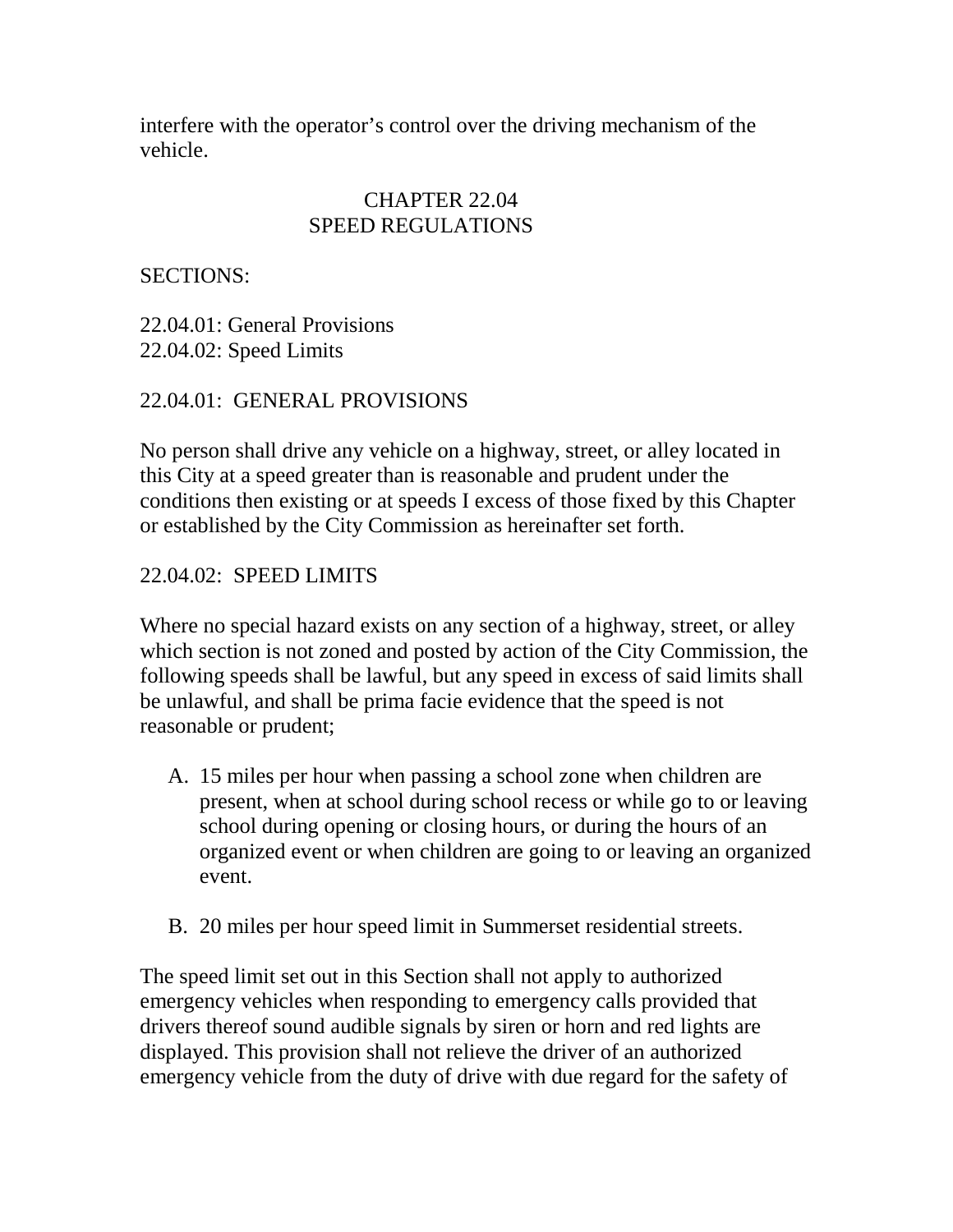all persons using the street nor shall it protect the driver of any such vehicle from the consequence of a reckless disregard of safety of others.

#### CHAPTER 22.05 PARKING AND STORAGE ON PUBLIC PROPERTY

#### SECTIONS:

- 22.05.01 Vehicles shall stop at certain through highways or streets
- 22.05.02 Vehicles shall yield at certain through highways or streets
- 22.05.03 Parking or stopping on streets or highways
- 22.05.04 Diagonal parking requirement
- 22.05.05 Parallel parking requirements
- 22.05.06 Stop: Alley or private driveway
- 22.05.07 Parking and stopping prohibited in certain places
- 22.05.08 Parking: snow removal
- 22.05.09 Accumulation of personal property or junk on public property prohibited
- 22.05.10 Fires on public property prohibited
- 22.05.11 Storage on public property prohibited
- 22.05.12 Police Department granted certain authority
- 22.05.13 Removal of prohibited cars and other personal property
- 22.05.14 Violation fees
- 22.05.15 Review by City Commission
- 22.05.16 Failure to pay enforced by court appearance
- 22.05.17 Handicapped parking spaces provided

# 22.05.01: VEHICLES SHALL STOP AT CERTAIN THROUGH HIGHWAYS OR STREETS

The City Commission shall be authorizing the placement of octagonal shaped "Stop" signs, determine at what intersections vehicles shall come to a complete stop. No person shall fail obey said signs by failing to bring the vehicle to a complete stop.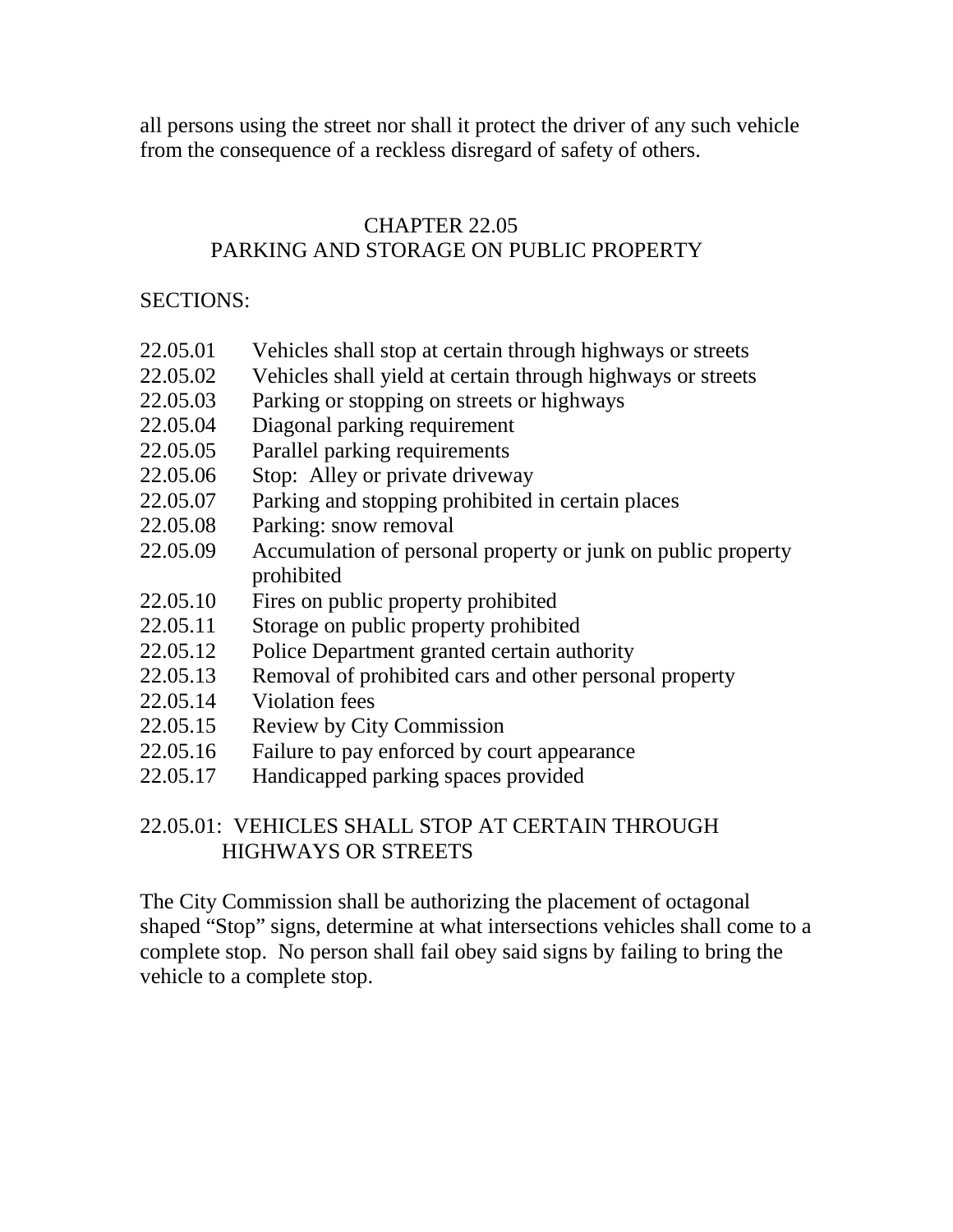### 22.05.02: VEHICLES SHALL YIELD AT CERTAIN THROUGH HIGHWAYS OR STREETS

The City Commission shall by authorizing the placement of triangular shaped "Yield Right of Way" signs determined at what intersections certain vehicle shall have a preferential right of way. The driver of a vehicle approaching a

yield sign shall in obedience to such sign sloe down to a speed reasonable for the existing conditions, or shall stop, if necessary and shall yield the right of way to any pedestrian legally crossing the roadway on which he is driving, and to any vehicle in the intersection or approaching on another highway so closely as to constitute an immediate hazard. Said driver having so yielded may proceed and the drivers of all other vehicles approaching the intersection shall yield to the vehicle so proceeding.

### 22.05.03: PARKING OR STOPPING ON STREETS OR HIGHWAYS

The Police Department may designate under the authority and directions of the City Commission by proper signs as "No Parking" and wherever said Police Department has so designated "no Parking" it shall be unlawful for any person to fail to comply therewith.

On all other highways or streets in the City not otherwise designated by foregoing subsections or succeeding Sections, or by the Police Department as directed by this City Commission, all vehicles shall be parked parallel with the curb.

### 22.05.04: DIAGONAL PARKING REQUIREMENTS

Any vehicle parked diagonally shall be drawn up to the curb, gutter or sidewalk on the right-hand side of the street at an angle of 45 degrees with the curb line thereof, such vehicle to be parked within six (6) inches of the curb, gutter, or sidewalk on and along said street upon which such vehicle is parked, and no vehicle shall nearer than one foot to any other vehicle.

#### 22.05.05: PARALLEL PARKING REQUIREMENTS

Any vehicle parked parallel shall e drawn up parallel to the curb, gutter, or sidewalk on the right-hand side of the street, the hub of both wheels on the right-hand side of the vehicle to be within one foot of the curb, gutter, or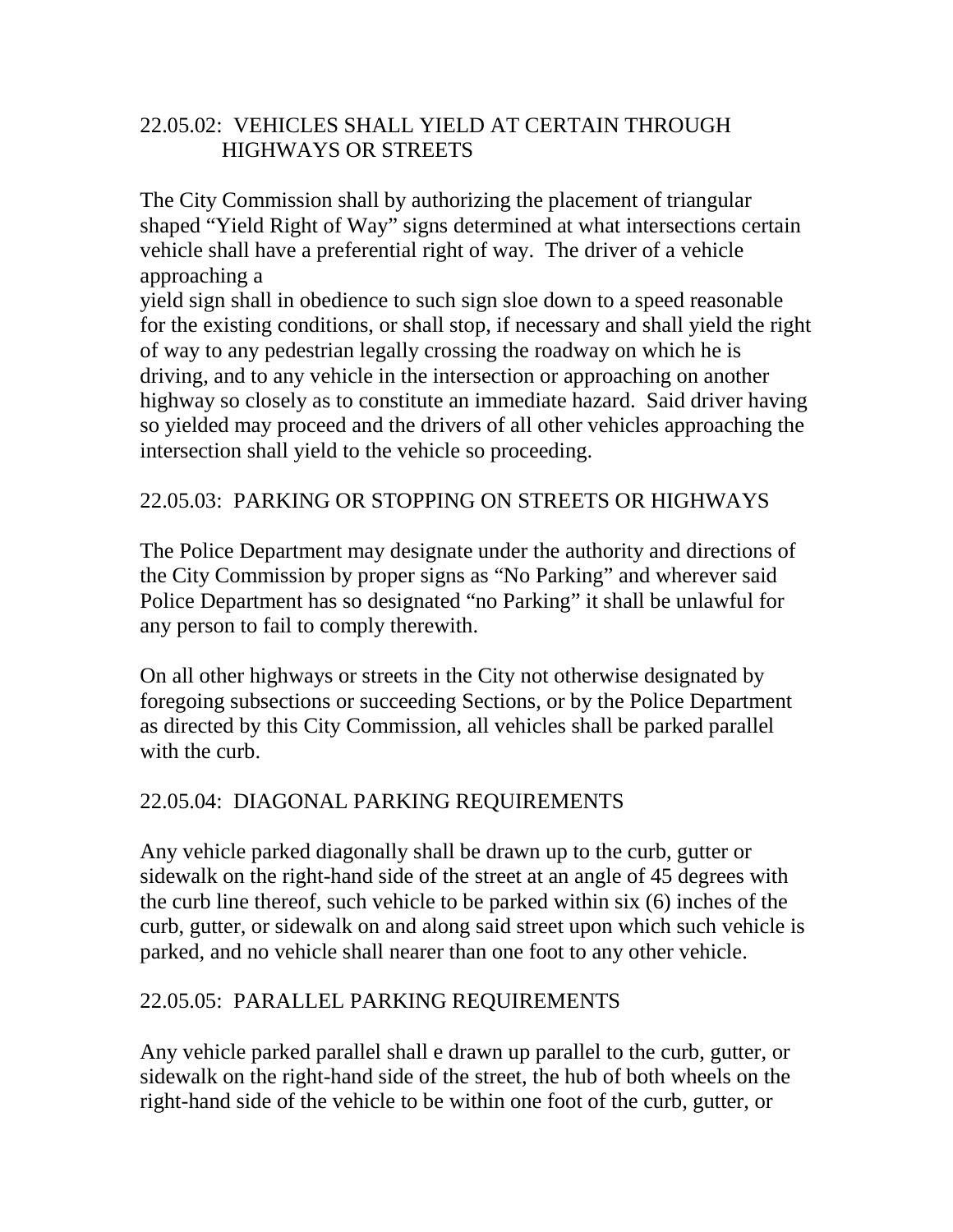sidewalk on and along the street upon which such vehicles are parked, and no vehicle shall be parked nearer than three feet of the front or rear of any other vehicle.

### 22.05.06: STOP: ALLEY OR PRIVATE DRIVEWAY

Any driver of a vehicle emerging from an alley, driveway or building shall stop such vehicle immediately prior to driving onto the sidewalk area extending across any alleyway.

## 22.05.07: PARKING AND STOPPING PROHIBITED IN CERTAIN PLACES

No person operating a vehicle shall stop, stand or park such vehicle on any of the following places except when necessary to avoid conflict with other traffic or in compliance with the directions of a police officer or traffic control sign or signal:

- a. Within an intersection
- b. On the boulevard
- c. On a crosswalk
- d. In front of a private driveway
- e. On a sidewalk
- f. Alongside or opposite any street excavation or obstruction when such stopping, standing or parking would obstruct traffic.
- g. Within 15 feet of the driveway entrance to any fire station
- h. Within 15 feet of a fire hydrant
- i. Within 15 feet of the point of intersection of curb lines
- j. At a designated "loading or passenger zone"
- k. At a designated taxicab stand or bus stand
- l. Any No Parking zone which may be designated by signs or by curb which is painted with a solid yellow stripe, or
- m. In public alley within the City limits, except that trucks and other vehicles may stop in such alleys for the purpose of loading or unloading merchandise or materials.
- n. On the roadway side of any other vehicle stopped or parked at the edge or curb of a street except temporarily engaged in the loading or unloading of passengers or materials
- o. On the highways, streets and alleys of the City in such a manner as to obstruct vehicular or pedestrian traffic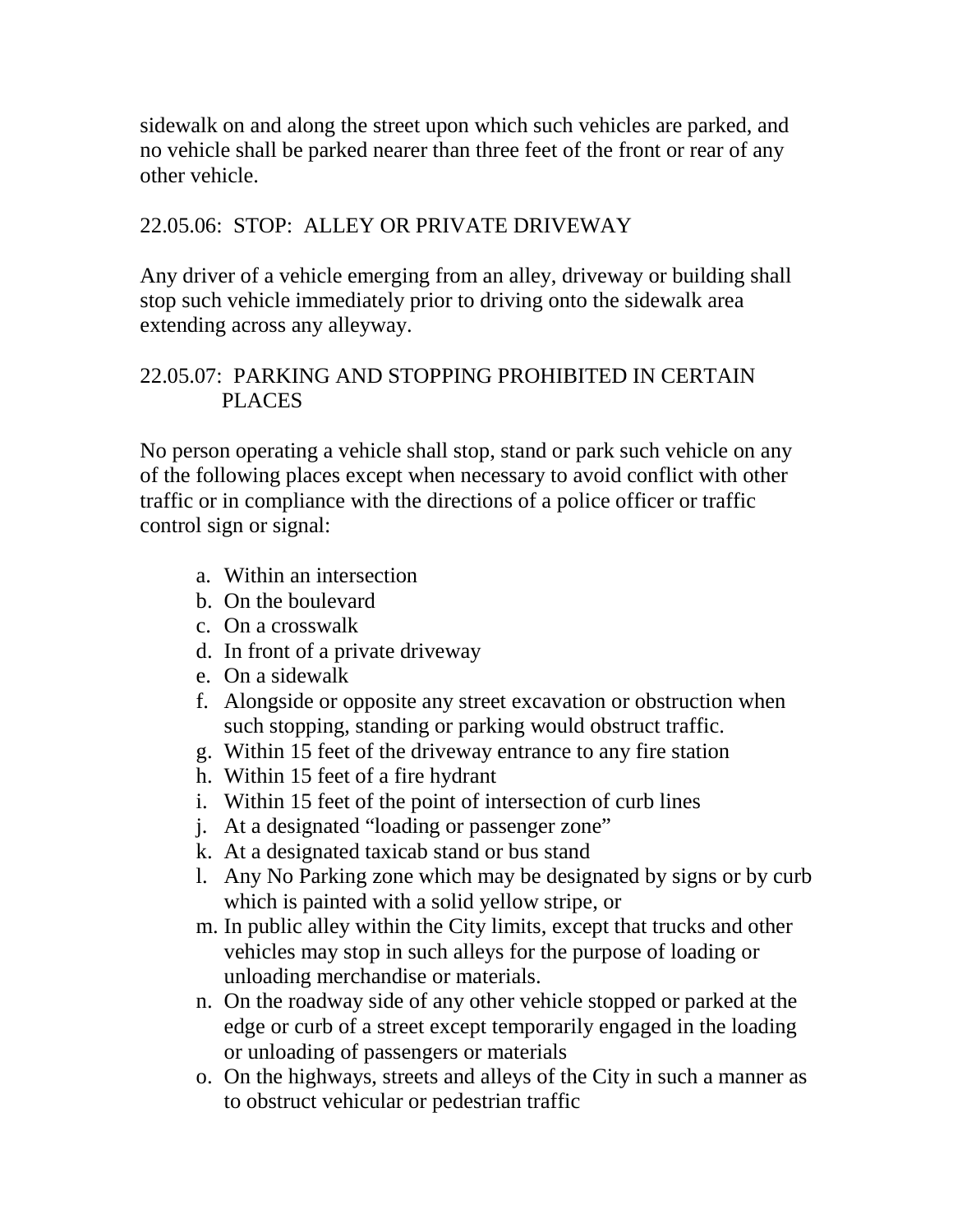- p. It shall be unlawful for any person to park or leave standing any vehicle in a stall or a space designated for physically handicapped persons, if such stall or space is posted or marked in a prescribed way, unless the vehicle displays distinguishing license plates or place cards issued for handicapped persons, including disable veterans.
- q. A person convicted of violating this sub-section shall ne punished by a mandatory fine of not less than \$100.00.
- r. It shall be unlawful to leave any vehicle, trailer or recreational vehicle parked or unattended upon any city right of way or public property for more than 72 hours. Any vehicle parked on the street or right of way must have valid registration. Vehicles must be parked in the direction of vehicle travel. Any vehicles in violation of this ordinance may be towed at the expense of the owner and the driver or owner cited.

### 22.05.08: PARKING: SNOW REMOVAL

In order that the Street Department may efficiently clean the streets and highways in the City, the Police Department or the person in charge of the cleaning of the streets is hereby authorized to place signs in any block or blocks within said City stating that snow removal will made at a specified time in the near future in which case it shall be unlawful to park any motor vehicle upon any of the said streets or highways upon which said signs have been placed during the specified time. Such signs shall be placed at the end of each of said blocks to clean.

Any vehicle parked in violation of any of the provisions of this Section may be removed by the Police Department or the Street Department and the owner thereof, in addition to the other penalties prescribed for the violation of this Section shall ne required to pay the cost of towing and removal of said vehicle.

#### 22.05.09: ACCUMULATION OF PERSONAL PROPERTY OR JUNK ON PUBLIC PROPERTY PROHIBITED

No person shall store, deposit, maintain or permit to be maintained or to accumulate upon any public right away any personal property including but not limited to the following: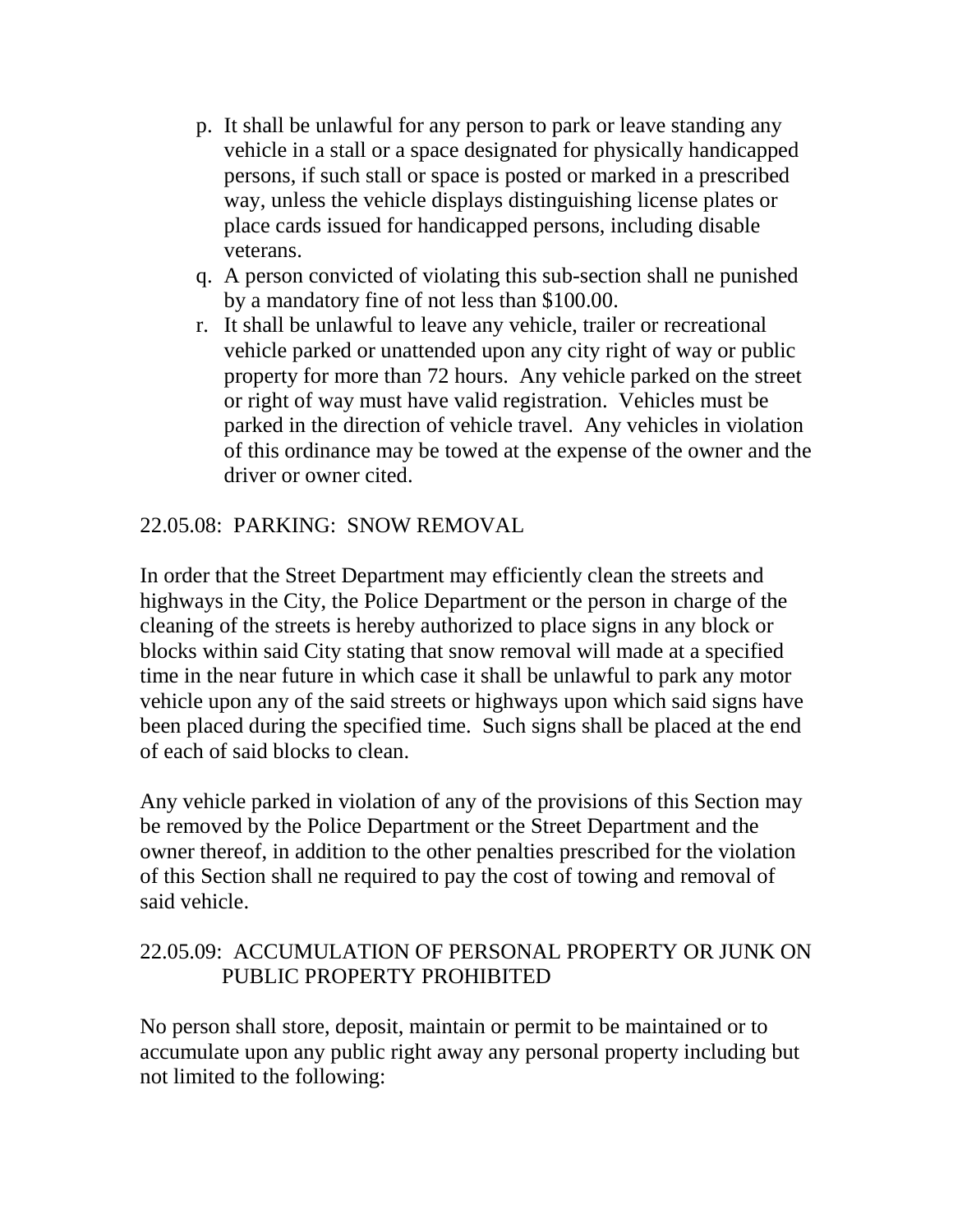- a. Garbage, refuse waste, rubbish
- b. Any vehicle that is abandoned, wrecked, dismantled or inoperative including any vehicle with flat tires, missing wheels, et cetera
- c. Any vehicle which is non-licensed or because of body damage, or operating apparatus, including tires and wheels, is in such a condition to render the start, legal operation, or use of said vehicle impossible
- d. Any dead animal remaining on any public property for a period of more than twenty-four (24) hours

# 22.05.10: FIRES ON PUBLIC PROPERTY PROHIBITED

No person shall ignite any bonfire or campfire on public property

# 22.05.11: STORAGE ON PUBLIC PROPERTY PROHIBITED

No person shall, unless specifically authorized by the Summerset Police Department, store or permit to be stored any trailer, recreational vehicle, implement, vehicle or other personal property on any public right-of-way.

For the purpose of this Chapter, the term "store" shall include the following:

- a. Leaving any car, pick up, motorcycle, camper, or recreational vehicle in any public right of way for more that five (5) consecutive days
- b. Leaving any farm tractor, implement, trailer, truck or truck tractor in any public right of way for more than twenty-four (24) hours or

Any trailer, recreational vehicle, implement, vehicle or other personal property being stored in violation of this Section shall be immediately removed from the right of way and may not be continued to be stored by moving said property to another location in any public right of way.

### 22.05.12: POLICE DEPARTMENT GRANTED CERTAIN AUTHORITY

The Summerset Police Department shall have the power to authorize the storage of any vehicle or trailer in the public right a way upon request of an owner in the event said owner proves the Police Department that the storage is necessary for a specific, temporary period of time at a certain location and that the vehicle or trailer is being used in connection with a construction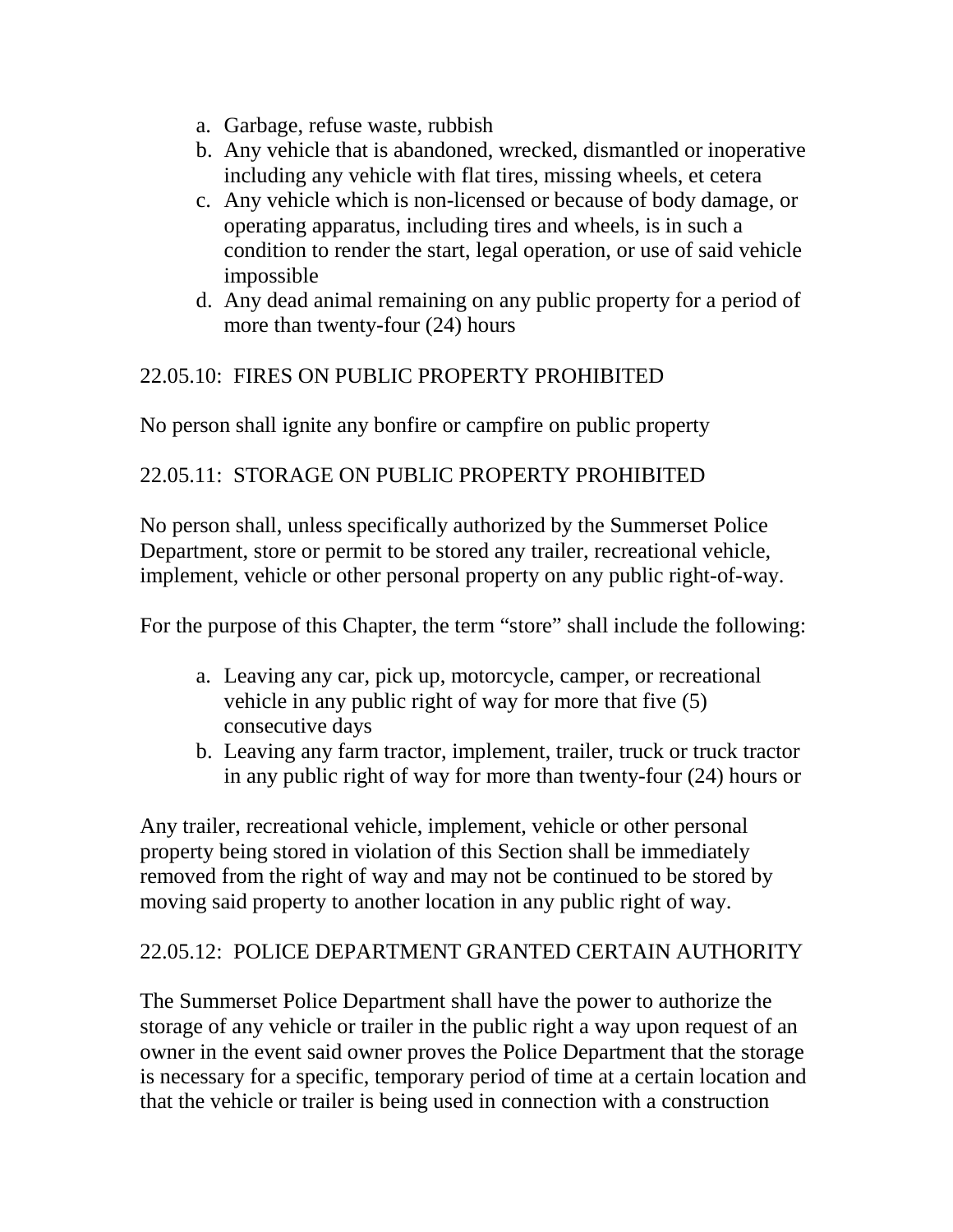repair, or clean up project, or another event deemed appropriate by the Police Department and that said project is associated with real property adjacent to or closely located to the area of the public right away where the vehicle or trailer will be temporarily stored.

### 2.05.13: REMOVAL OF PROHIBITED CARS AND OTHER PERSONAL **PROPERTY**

Any vehicle or trailer located upon public property in violation of this Chapter or any traffic ordinance of the City may be summarily removed by the Police Department. The owner of the removed vehicle, in addition to any fines and penalties which may be imposed for such violation, shall pay the charges for towing and storage of the removed vehicle.

Any personal property located on any public property in violation of this Chapter may be summarily removed by the Police Department. The owner or person responsible for the violation, in addition to any fines and penalties which may be imposed for such violation, shall pay any costs incurred for the removal of the personal property.

## 22.05.14: VIOLATION FEES

In addition to the cost of removal and/or storage and assessment of any charges related thereto, any person who violates this chapter, except in the event where the violation involves parking a vehicle in a stall or space designated for physically handicapped persons, shall within 72 hours from the time when the notice of violation was attached to the vehicle, pay to the City the sum of \$10.00. If any person fails to pay sum within 72 hours, he or she shall pay to the City the sum of \$20.00.

The Police Department of the City is hereby authorized to remove any vehicle at the expense of the owner of the vehicle from stall or a space designated for physically handicapped persons, if the vehicle is parked in violation of the provisions.

Any person who parks a vehicle in a stall or space designated for physically handicapped persons as prohibited by the Chapter, shall within 72 hours from the time when the notice of violation was attached to the vehicle, pay to the City the sum \$100.00. If any person fails to pay the sum within 72 hours, he or she shall pay to City the sum of \$110.00.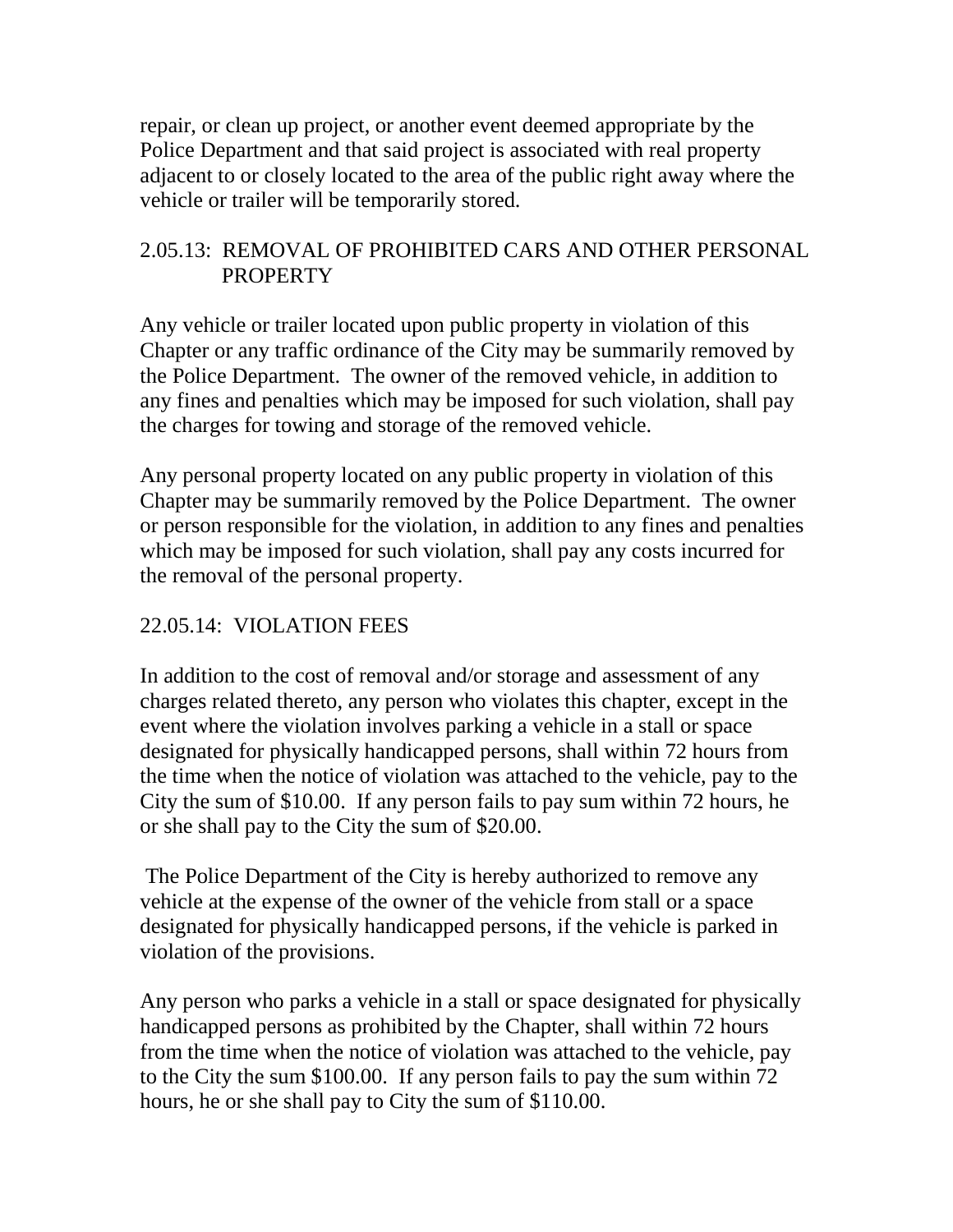## 22.05.15: REVIEW BY CITY COMMISSION

Any person having received a notice of violation from the Police Department made under this Chapter shall ne entitled to have said decision/action reviewed by the City Commission. The process shall be as follows:

An aggrieved person shall request a review with the Police Department by filing out a written request form to be provided by the Police Department.

- A. Upon completion of said form, the Police Department shall place the review upon the agenda for the City Commission meeting
- B. The Police Department shall provide written notice to the person requesting the review specifying the time, date and location of the meeting.
- C. The City Commission may notify the aggrieved person of its decision following the meeting; however, the Commission shall issue a written decision to the person within twenty (20) days of the meeting.

Nothing in this section shall be constructed to deprive any person of his or constitutional right a hearing or trail as to any violation charged.

### 22.05.16: FAILURE TO PAY ENFORCEMENT BY COURT APPEARANCE

Upon failure of any person to any violation fee or fine within the time periods indicated the City may request a summons from the magistrate court requiring said person to appear in court to answer for the violation.

### 22.05.17: HANDICAPPED PARKING SPACES PROVIDED

The City Commission may, by resolution, designate certain parking spaces within the regulated parking district established herein, as parking for the handicapped only. These spaces shall be clearly designated by posting of signs designating them as handicapped parking spaces only. Only a vehicle which is operated by a disabled person, or a vehicle in which a disabled person is riding, and which vehicle bears a sticker issued by the State of South Dakota, certifying that the owner/operator of this vehicle is a disabled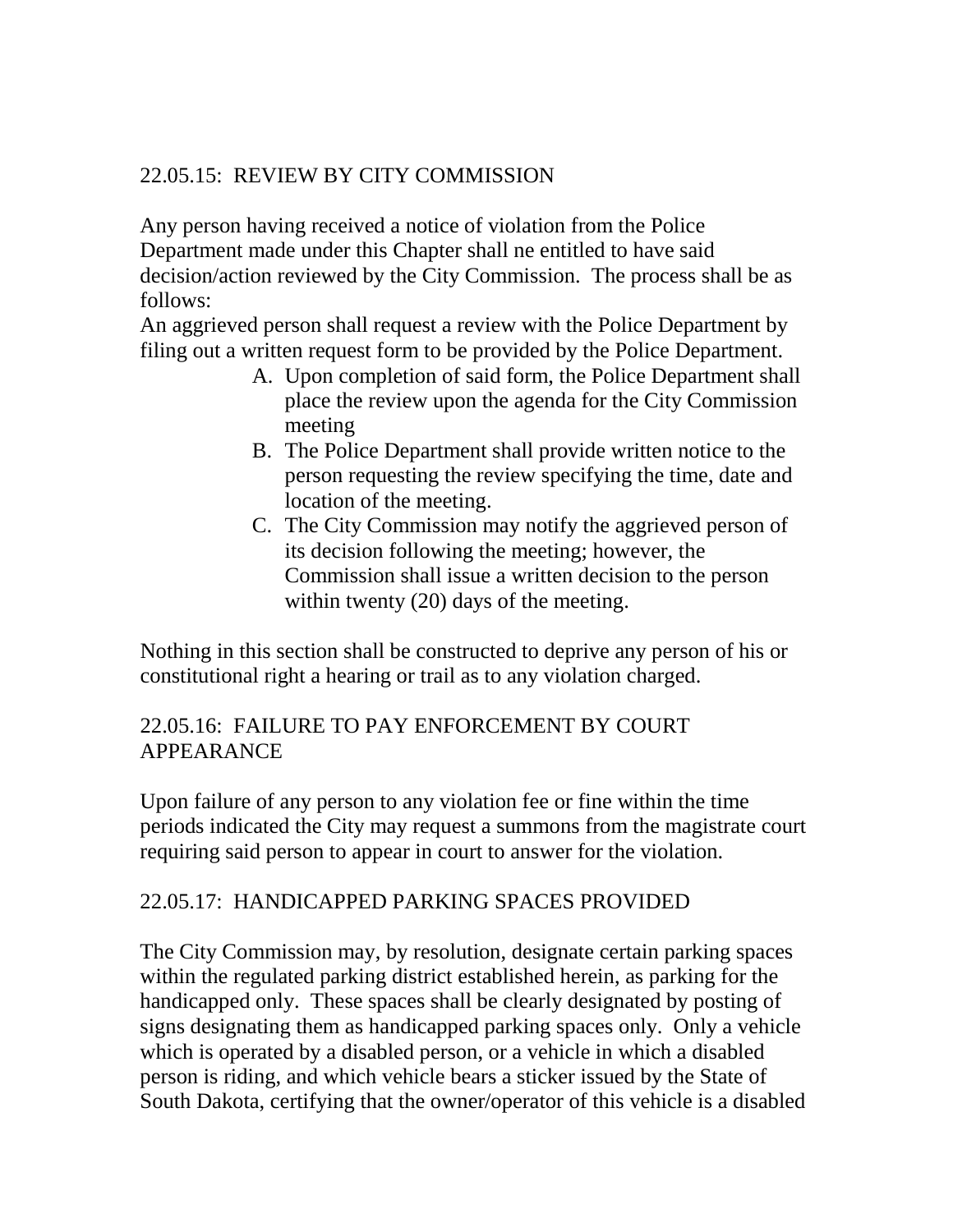person, shall be allowed to park in these handicapped designated parking spaces. The fact that the vehicle bears a sticker issued by the State of South Dakota certifying that the owner/operator of the vehicle is a disabled person, shall not exempt the person/operating the vehicle from complying with the parking time limit restrictions provided for in this Chapter.

#### 22.05.18 STORGAGE AND PARKING OF TRAILERS, RECREATIONAL VEHICLES AND COMMERCIAL VEHICLES

#### A. Definitions

1. Recreational Vehicle

Any vehicle that is equipped for sleeping is considered a recreational vehicle including but not limited to any motor home, travel trailer, fifth wheel trailer, camper not mounted on a truck, or any other vehicle or object, which the officer deems to be a large recreational vehicle. This includes but not limited to boats, snowmobiles, jet skis (or trailers to carry them). It also includes but is not limited to small utility trailers, camper van conversions, tent trailers or campers mounted in trucks.

- B. Commercial vehicles may be parked on the driveway of a residence provided that the vehicle is parked 5 feet back from the interior edge of the sidewalk or 5 feet back from the curb if there is no sidewalk and must follow section 2.28.020.B.1 of Zoning Ordinance #2 for parking surface. Commercial vehicles loaded with live animals, or any hazardous material as defined by U.S. Department of Transportation regulations will not be permitted.
- C. Trailers or recreational vehicles on roadways or on public places cannot be occupied on a regular basis with respect to using them as a temporary dwelling.
- E. Seasonal Distinction
	- 1. May 1 and September 30 A recreational vehicle may be parked on the driveway of a residence provided that the vehicle is parked 5 feet back from the interior edge of the sidewalk or 5 feet back from the curb if there is no sidewalk and must follow section 2.28.020.B.1 of Zoning Ordinance #2 for parking surface.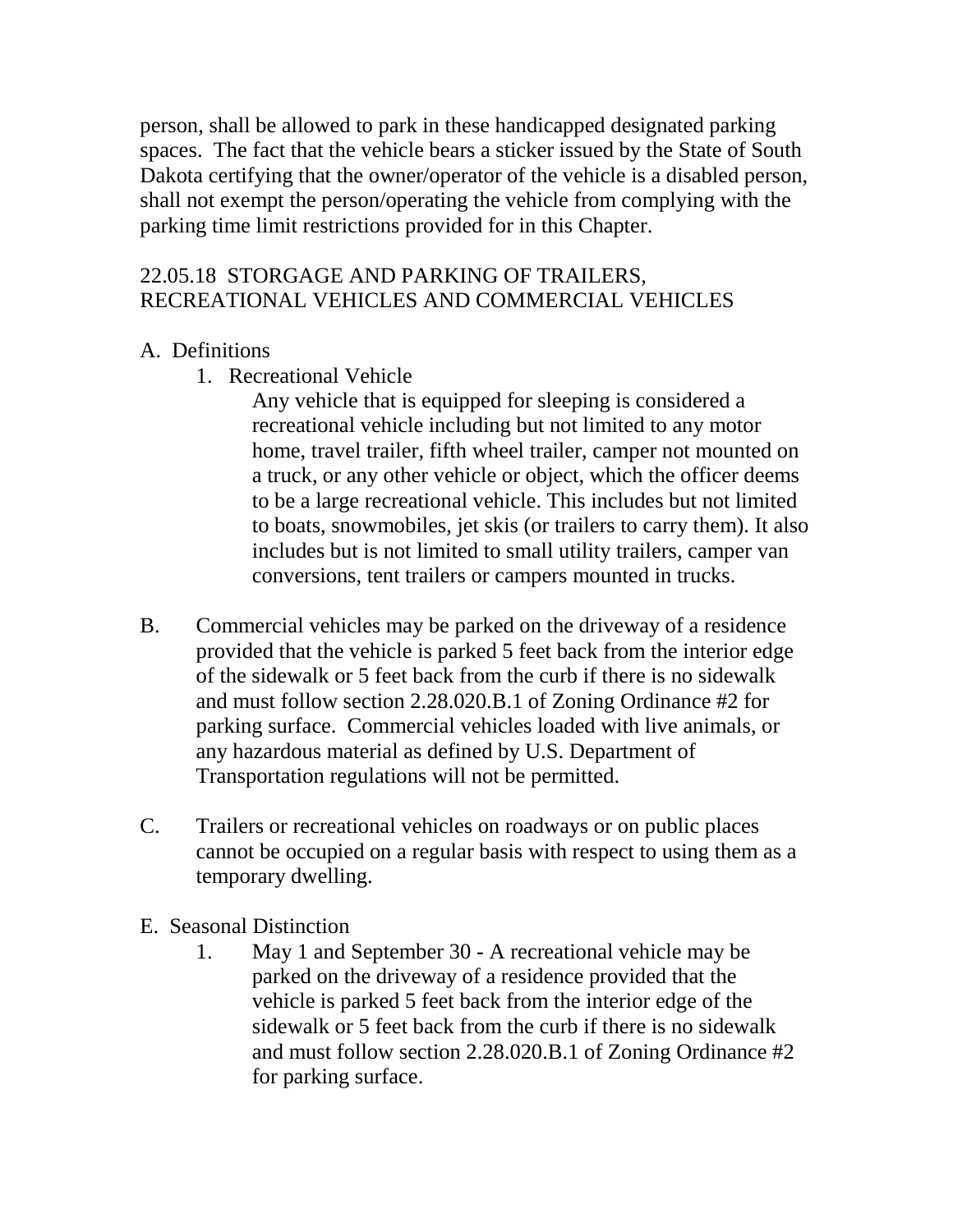- 2. October 1 to April 30 Parking will be permitted for seventy-two (72) hours in any seven (7) day period on the driveway of a residence provided that the vehicle is parked 5 feet back from the interior edge of the sidewalk or 5 feet back from the curb if there is no sidewalk and must follow section 2.28.020.B.1 of Zoning Ordinance #2 for parking surface.
- 3. All seasonal parking shall conform to City of Summerset Snow Removal Ordinance.
- F. Penalties and Enforcement

In addition to any and all remedies allowed under the laws of the State of South Dakota and this ordinance, a violation of any requirement of this ordinance shall also be subject to the penalties as outlined in Chapter 2.42 of Zoning Ordinance #2.

## CHAPTER 22.06 SIGNS, SIGNALS, AND TRAFFIC CONTROL DEVICES

### SECTIONS:

| 22.06.01 | Signals on starting, stopping or turning       |
|----------|------------------------------------------------|
| 22.06.02 | Flag or light at end of load                   |
| 22.06.03 | Unauthorized signs prohibited                  |
| 22.06.04 | Interference with signs and signals prohibited |
| 22.06.05 | Traffic control signal legend                  |
| 22.06.06 | Following direction of law enforcement officer |
|          |                                                |

### 22.06.01: SIGNALS ON STARTING, STOPPING OR TURNING

The driver of any vehicle upon a highway or street before starting, stopping or turning from a direct line shall first see that such movement can be made in safety and if any pedestrian may be affected by such movement shall give a clearly audible signal by sounding the horn, and whenever the operation of any other vehicle may be affected by such movement shall give a signal as required in this Section plainly visible to the driver of such other vehicle of the intention to make such movement.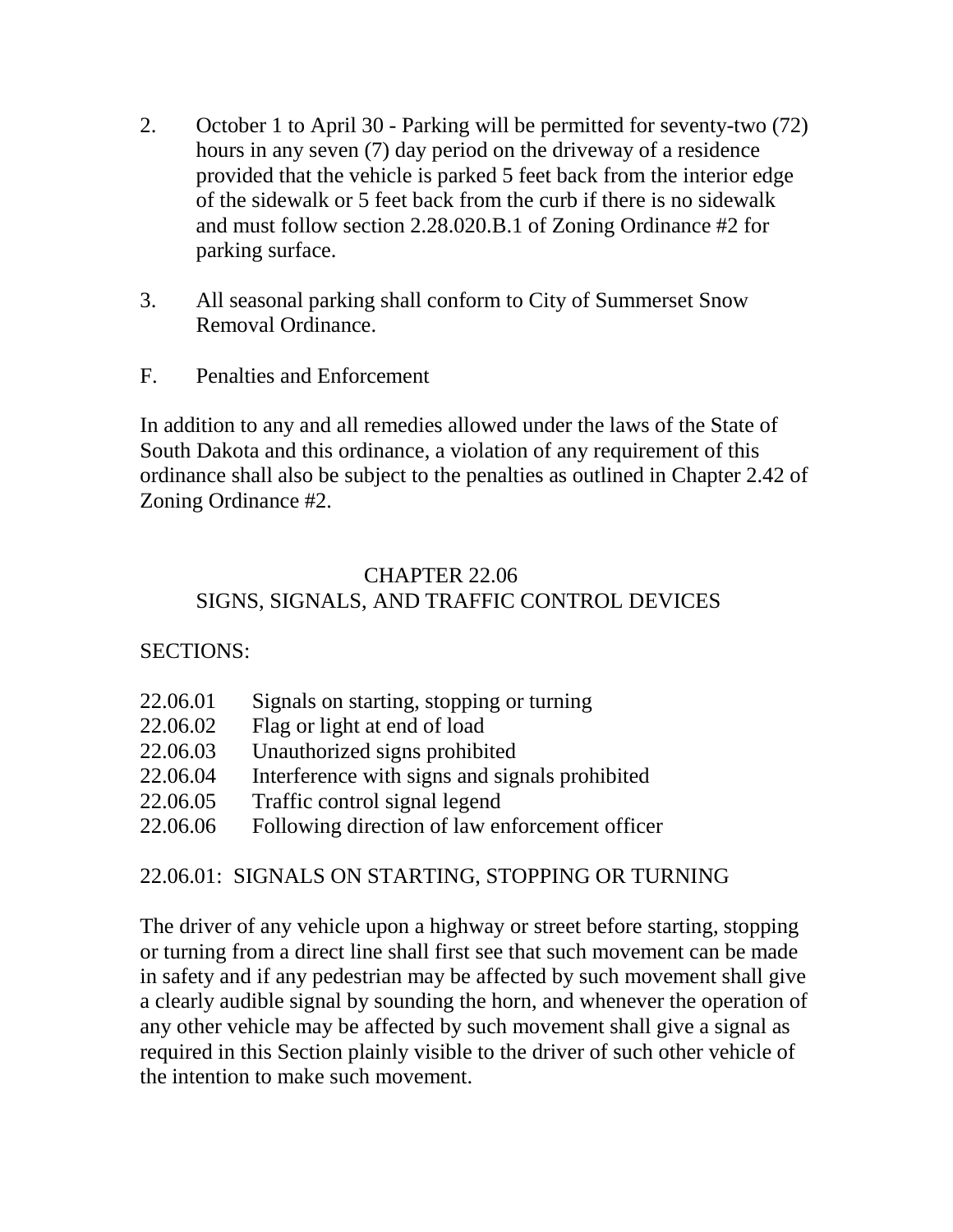The signal herein required shall ne given by means of the hand and arm in the manner herein specified, or by an approved mechanical or electrical signal device such as signal lamp or lamps, except that when a vehicle is so constructed or loaded as to prevent the hand and arm signal from being visible both to the front and rear, then said signals must be given by such a lamp or lamps, or signal device.

Whenever the signal is given by means of the hand and arm, the driver shall indicate his intention to start, stop, or turn by extending the hand and arm from the left side of the vehicle in the following manner and such signals shall indicate as follows:

- a. Left turn: Hand arm extended horizontally
- b. Right turn: Hand and arm extended upward
- c. Stop or decrease speed: Hand and arm extended downward

# 22.06.02: FLAG OR LIGHT AT END OF LOAD

Whenever the load on any vehicle shall extend more than four feet beyond the rear of the bed or body thereof, there shall be displayed at the end of such load in such position as to be clearly visible at all times form the rear of such load a red flag not less than twelve inches both in length and width except that between one-half hour after sunset and one-half before sunrise there shall be displayed at the end of any such load a red light plainly visible under normal atmospheric conditions at least two hundred feet from the rear of such vehicle.

### 22.06.03: UNAUTHORIZED SIGNS PROHIBITED

No unauthorized person shall erect or maintain upon any highway, any warning or direction sign, marker, signal or light in imitation of any official sign, maker, signal or light erected under the provisions of this Ordinance, and no person shall erect or maintain upon any highway any traffic or highway sign or signal bearing thereon any commercial advertising. Nothing in this Section shall be construed to prohibit the erection of signs, markers, or signals bearing thereon the name of an organization authorized to erect the same by the City Commission.

# 22.06.04: INTERFERENCE WITH SIGNS AND SIGNALS PROHIBITED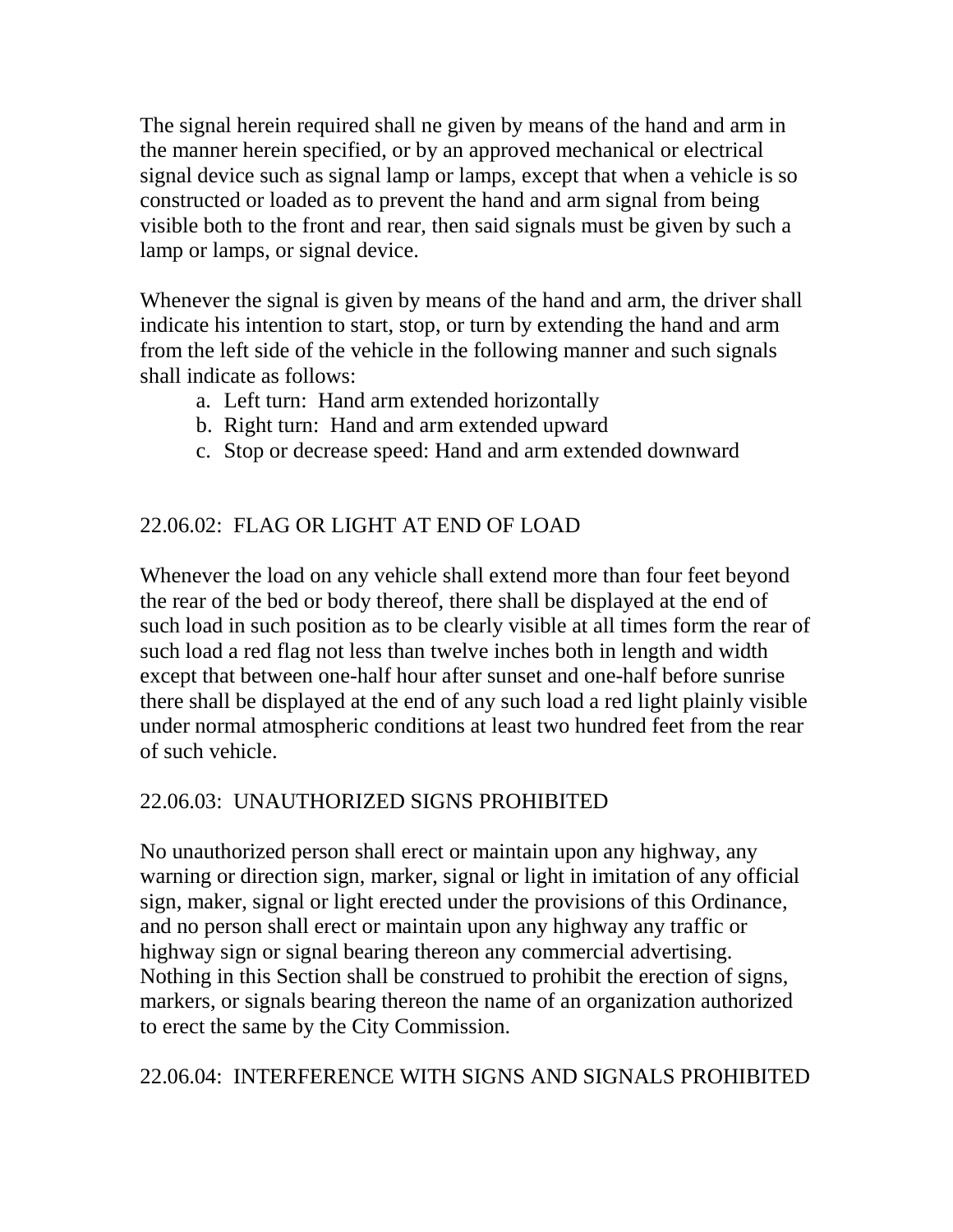No person shall willfully deface, injure, move, obstruct or interfere with any official traffic signs or signal as provided in this Ordinance.

## 22.06.05: TRAFFIC CONTROL SIGNAL LEGEND

Whenever traffic is controlled by traffic-control signals exhibiting the words "Go" or "Stop", or exhibiting different colored lights successively one at a time, or with arrows, the following colors only shall ne used and said terms and lights shall indicate and apply to drivers of vehicles and pedestrians as follows:

# A. GREEN ALONE OR "GO"

- 1. Vehicular traffic facing the signal may precede straight through or turn right or left unless a sign at such place prohibits either such turn. But vehicular traffic, including vehicles turning right or left, shall yield the right of way to other vehicles and to pedestrians lawfully within the intersection or an adjacent cross walk at the time such signal is exhibited.
- 2. Pedestrians facing the signal may proceed across the roadway within any marked or unmarked cross walk.

### B. STEADY YELLOW ALONE:

- 1. Vehicular traffic facing the signal is thereby warned that the red or "Stop" signal will be exhibited immediately thereafter and such vehicular traffic shall not enter tor be crossing the intersection when the red of "Stop" signal is exhibited.
- 2. Pedestrians facing such signal are thereby advised that there is insufficient time to cross the roadway and any pedestrian then staring to cross shall yield the right of way to all vehicles.

### C. STEADY RED ALONE OR "STOP"

1. Vehicular traffic facing the signal shall stop before entering the crosswalk on the near side of the intersection or, if none, then before entering the intersection and shall remain until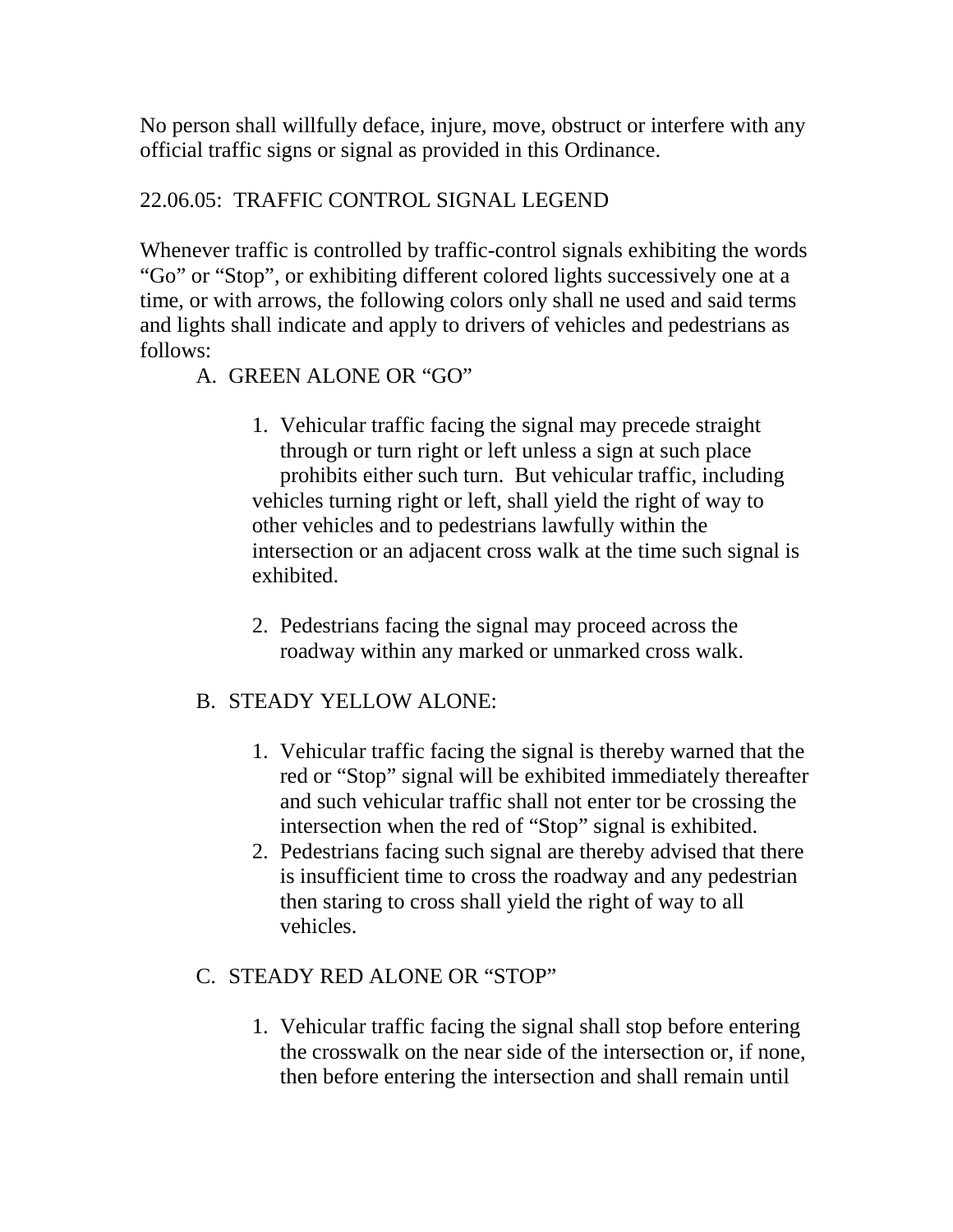green or "go" is shown alone, except as hereinafter provided.

2. When the City Commission may permit, the driver of a vehicle which is stopped as close as practicable at entrance to the cross walk and to the far right side of the roadway, then at the entrance to the intersection in obedience to red or "stop" signal, may make a right turn but shall yield the right of way to pedestrians and other traffic proceeding as directed by signal at said intersection. Such Commission action permitting a right turn after a stop when facing a steady red light alone shall be effective when a sign is erected at such intersecting giving notice thereof.

### D. STEADY RED WITH GREEN ARROW

- 1. Vehicular traffic facing such signal may cautiously enter the intersection only to make the movement indicated by such arrow but shall yield the right of way to pedestrians lawfully within a cross walk and to other traffic lawfully using the intersection.
- 2. No pedestrian facing such signal shall enter the roadway unless he can do so safely and without interfering with any vehicular traffic.
- 3. In the event of official traffic control signal is erected and maintained at a place other than an intersection, the provisions of this section shall be applicable except as to those provisions which by their nature can have no application. Any stop required shall be made at a sign or marking on the pavement indicating where the stop shall be made, but in the absence of any such sign or marking the stop shall be made at the signal. Whenever an illuminated flashing red or yellow signal is used in a traffic sign or signal it shall required obedience by vehicular traffic as follows.

#### E. FLASHING RED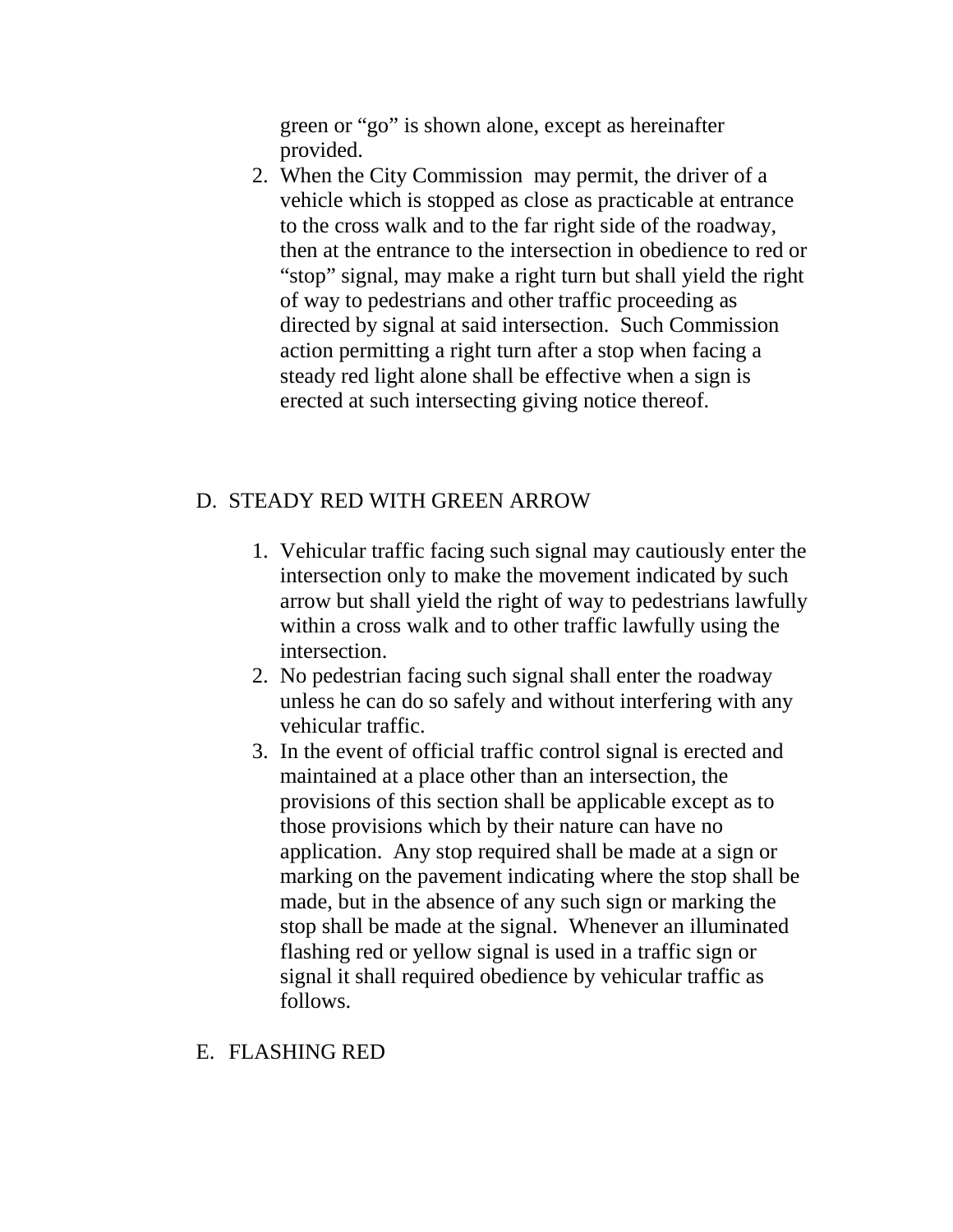1. When a red lens is illuminated with rapid intermittent flashes, drivers of vehicles shall stop before entering the nearest cross walk at an intersection or at a limit line when marked or, if none, then before entering the intersection, and the light to proceed shall be subject to the rules applicable after making a stop at a stop sign.

# F. FLASHING YELLOW

- 1. When a yellow lens is illuminated with rapid intermitted flashes, drivers of vehicles may proceed through the intersection or past such signal only with caution.
- 2. This section shall not apply at railroad grade crossings. Conduct of drivers of vehicles approaching railroad grade crossing shall be governed elsewhere in this Ordinance.

# 22.06.06: FOLLOWING DIRECTIONS OF LAW ENFORCEMENT **OFFICER**

Regardless of all traffic signs, any driver of a motor vehicle shall obey traffic directions personally given by a law enforcement officer who is clearly identified as a law enforcement officer. Any willful failure to obey said directions shall constitute a violation of this Ordinance.

#### CHAPTER 22.07 DUTIES AND OBLIGATIONS IN EVENT OF ACCIDENT

### SECTIONS:

| 22.07.01 | Duty to stop           |
|----------|------------------------|
| 22.07.02 | $Qtrilzino$ unottonded |

- 22.07.02 Striking unattended vehicle
- 22.07.03 Duty upon striking fixtures

# 22.07.01: DUTY TO STOP

The driver of any vehicle involved in any accident resulting in injury or death to an person or damage to property shall immediately stop and give his name, address and the registration number of his vehicle and exhibit his registration receipt to the person struck or the driver or occupants of any vehicle collided with and shall render to any person injured in such accident reasonable assistances, including the carrying of such person to a physician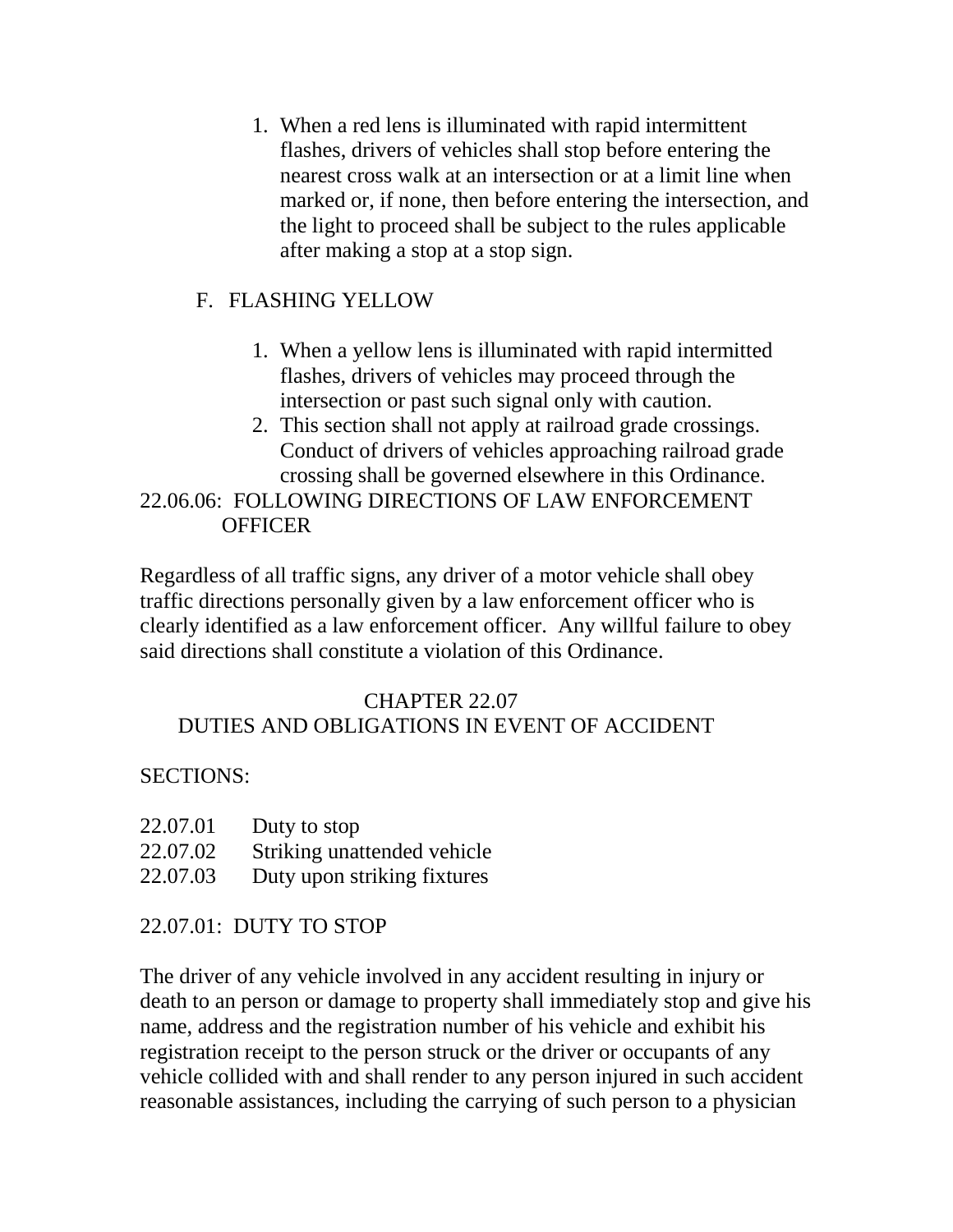or surgeon for medical treatment if it is apparent that such treatment is necessary or is requested by the injured person.

### 22.07.02: STRIKING UNATTENDED VEHICLE

The driver of any vehicle which collides with any vehicle which is unattended shall immediately stop and shall then and there either locate and notify the operate or owner of such vehicle of the name and address of the driver and owner of the vehicle striking the unattended vehicle or shall leave in a conspicuous place in the vehicle struck, a written notice giving the name and address the driver and of the owner of the vehicle doing the striking and a statement of the circumstances thereof.

### 22.07.03: DUTY UPON STRIKING FIXTURES

The driver of any vehicle involved in an accident resulting only in damage to fixtures or other property legally upon or adjacent to a street shall take reasonable steps to locate and notify the owner or person in charge of such property of such fact and of his name and address and of the registration number of the vehicle he is driving.

#### CHAPTER 22.08 PEDESTRIANS

#### SECTIONS:

- 22.08.01 Pedestrians right of way
- 22.08.02 Crossing streets
- 22.08.03 Pedestrians right and duties at Controlled intersections
- 22.08.04 Pedestrians shall obey traffic signals
- 22.08.05 Boarding or alighting from vehicles
- 22.08.06 Crossing at right angles
- 22.08.07 Skating on sidewalks

### 22.08.01 PEDESTRIAN'S RIGHT OF WAY

The driver of any vehicle shall yield the right of way to a pedestrian crossing the roadway within any marked crosswalk or within any unmarked crosswalk at the end of a block, except at intersections where the movement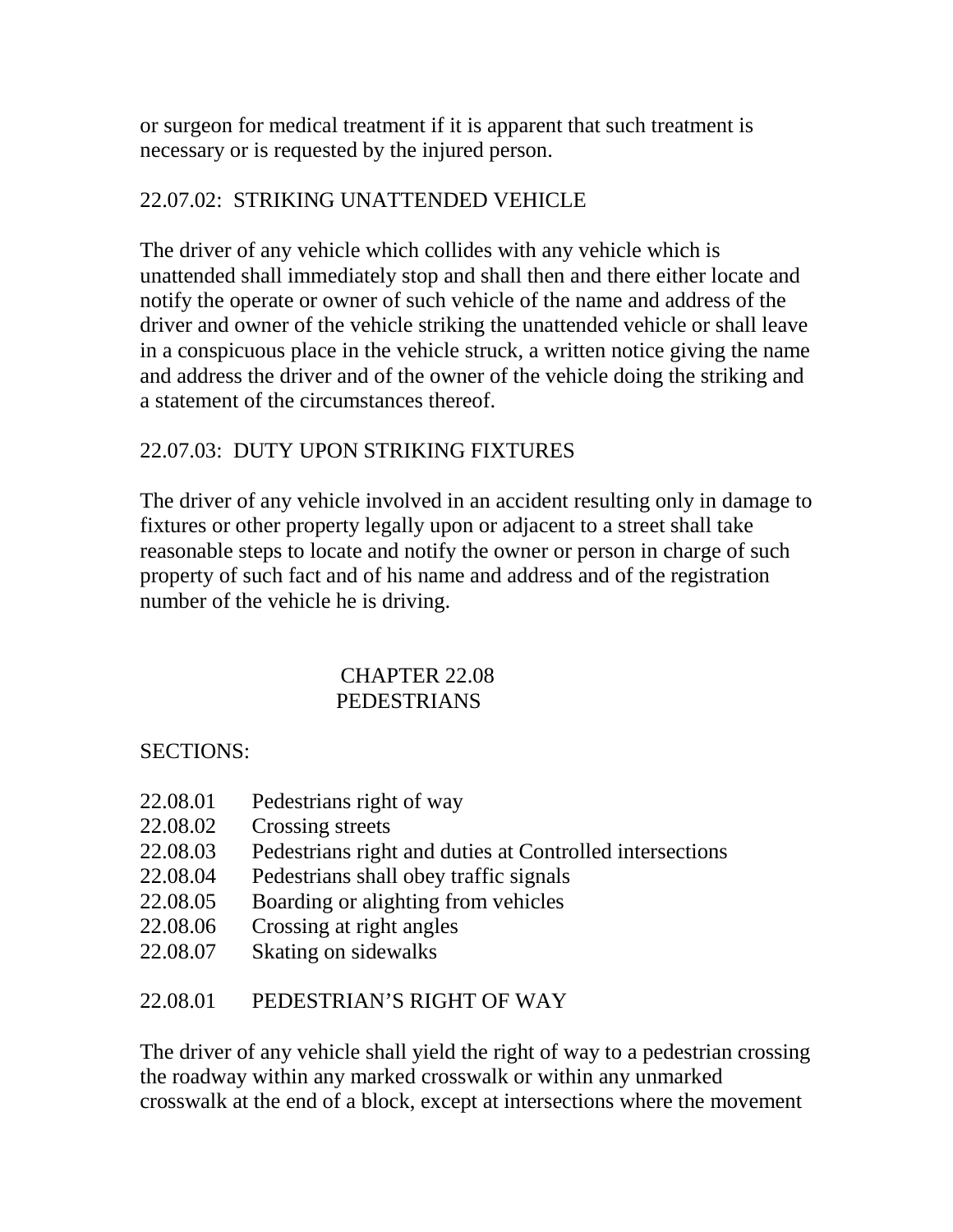of traffic is being regulated by law enforcement officer or traffic control signals.

Whenever any vehicle has stopped at a marked crosswalk or at any intersection to permit a pedestrian to cross a roadway, it shall be unlawful for the operator of any other vehicle approaching from the rear to overtake and pass such stopped vehicle.

#### 22.08.02: CROSSING STREETS

No pedestrian shall cross a roadway at any point other than within a marked or unmarked crosswalk in the business district as defined in this Ordinance or on any federal highway.

#### 22.08.03: PEDESTRIANS' RIGHT AND DUTIES AT CONTROLLED INTERSECTION

Whenever stop signals or flashing red signals are in place at an intersection or a marked crosswalk between intersections any pedestrian shall have the right of way over drivers of vehicles of vehicles and at such marked places drivers of vehicles shall stop before entering the nearest crosswalk and any pedestrian within or entering the crosswalk at either edge of the roadway shall have the right of way over any vehicle so stopped.

The driver of any vehicle shall stop before entering any crosswalk when any vehicle proceeding in the same direction is stopped as such crosswalk for a purpose of permitting a pedestrian to cross.

#### 22.08.04: PEDESTRIANS SHALL OBEY TRAFFIC SIGNALS

At intersection where traffic is directed by a law enforcement officer or stop and go signals, it shall be unlawful for any pedestrian to cross the roadway other than with released traffic and pedestrians shall obey all traffic signals and directions.

#### 22.08.05: BOARDING OR ALIGHTING FROM VEHICLES

No person shall board or alight from any vehicle while such vehicle is in motion.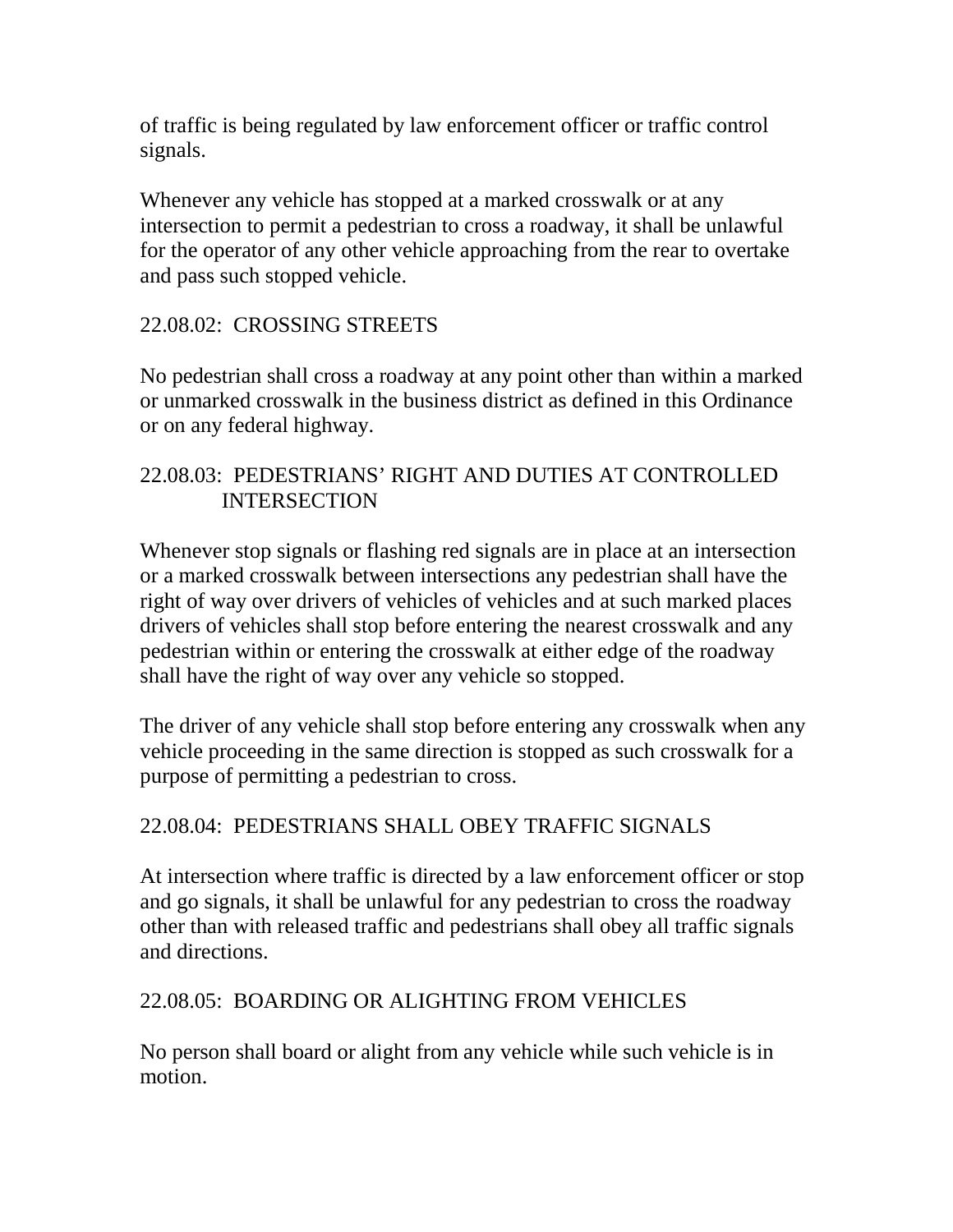#### 22.08.06: CROSSING AT RIGHT ANGLES

No pedestrian shall cross a roadway at any place other than by a route at right angles to the curb or by the shortest route to the opposite curb except in a cross-walk.

#### 22.08.07: SKATING ON SIDEWALKS

No people shall roller skate, roller blade or operate any skateboard, wagon scooter or similar device upon any sidewalks in the City Parks or public property where signs are posted prohibiting such activities.

#### CHAPTER 22.09 BICYCLES

#### SECTIONS:

- 22.09.01: No interference with pedestrians: No riding in certain areas
- 22.09.02: Traffic laws shall be obeyed
- 22.09.03: Lighting required
- 22.09.03: No hitching rides

#### 22.09.01: NO INTERFERCE WITH PEDESTRIANS: NO RIGING IN CERTAIN AREAS

No person shall ride or propel any bicycle upon any public street, highway, or ally in such a manner as to interfere with any pedestrian thereon.

#### 22.09.02: TRAFFIC LAWS SHALL BE OBEYED

Any person riding or propelling any bicycle shall observe all traffic laws, regulations and traffic signs.

#### 22.09.03: LIGHTING REQUIRED

No bicycle shall be permitted on any public street, highway, alley, sidewalk, or boulevard of the City during the period from a half hour after sunset to a half hour before sunrise, and at any other time when there is not sufficient light to render clearly discernible any person on said public street, highway, alley, or sidewalk at a distance of 200 feet ahead unless said bicycle is